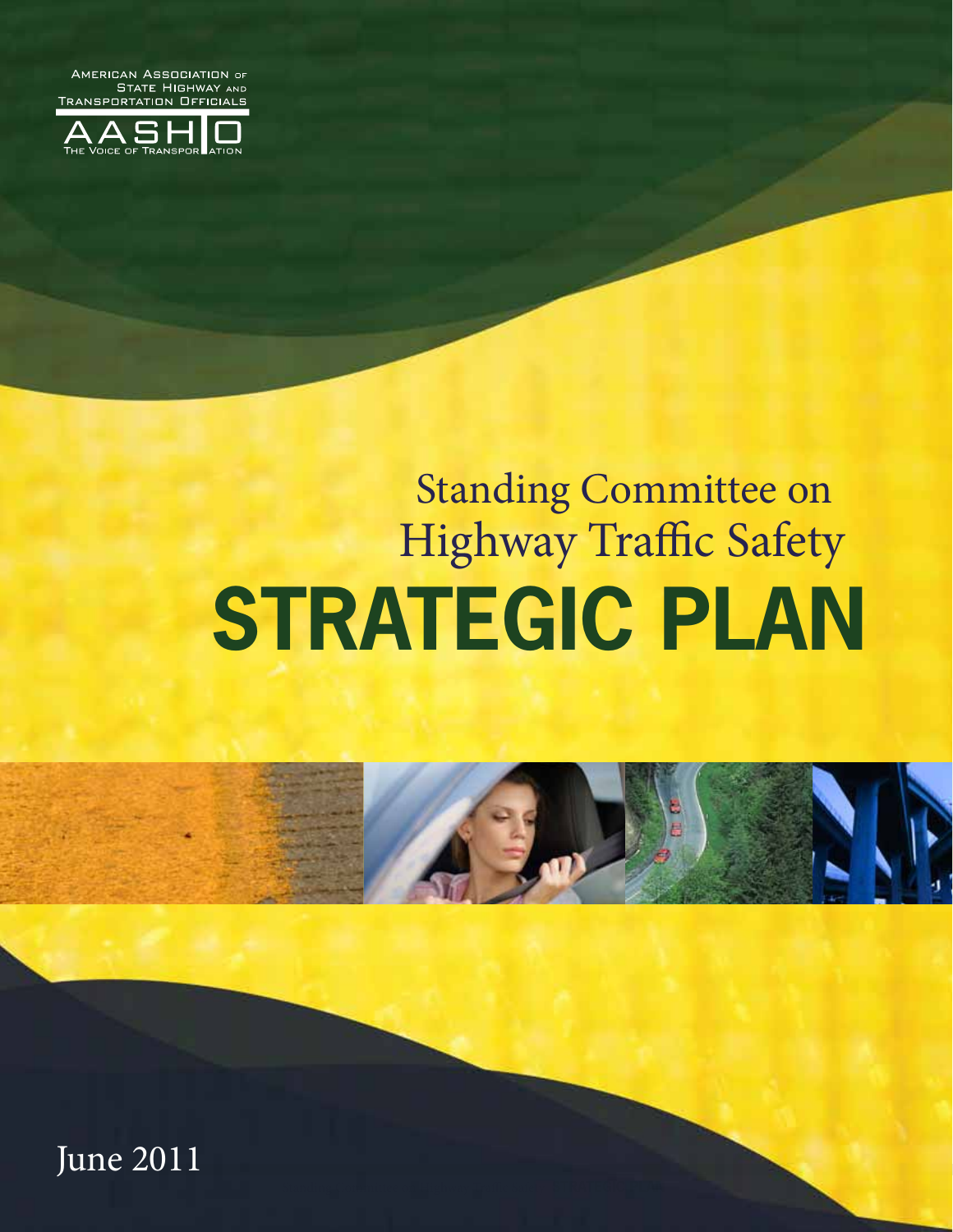

AMERICAN ASSOCIATION OF STATE HIGHWAY AND TRANSPORTATION OFFICIALS

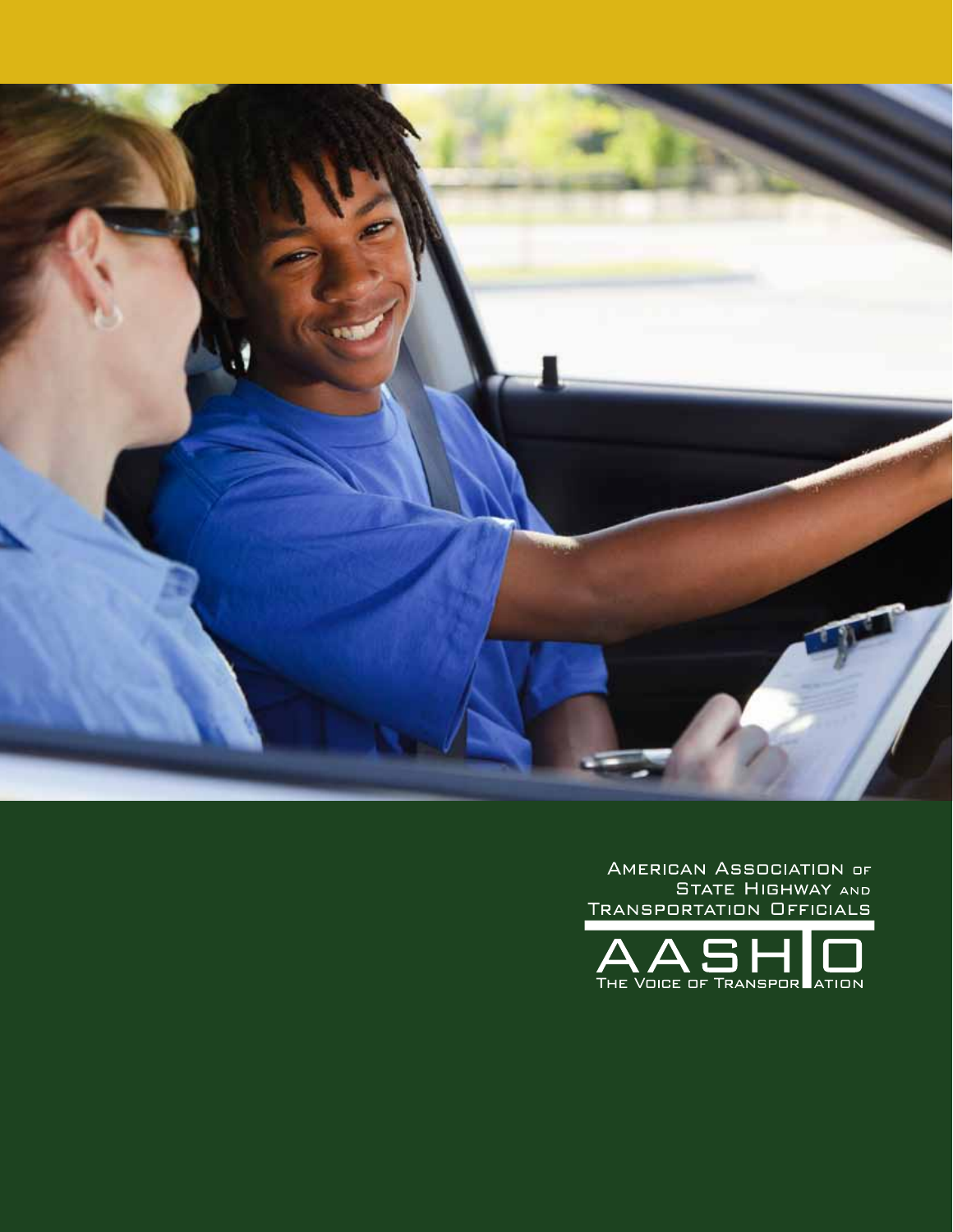### June 2011

### **Table of Contents**

| Appendix: Crosswalk of SCOHTS' |  |
|--------------------------------|--|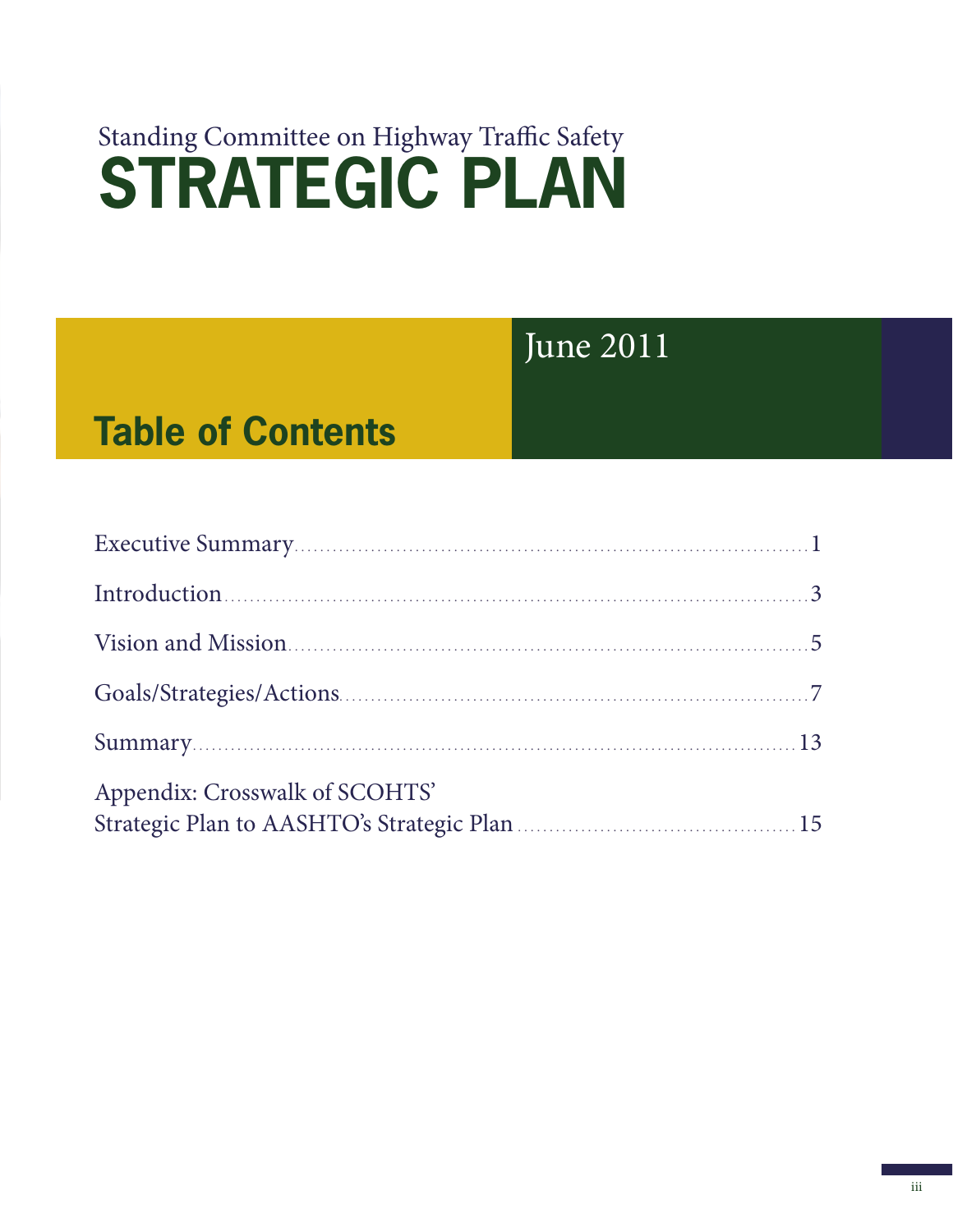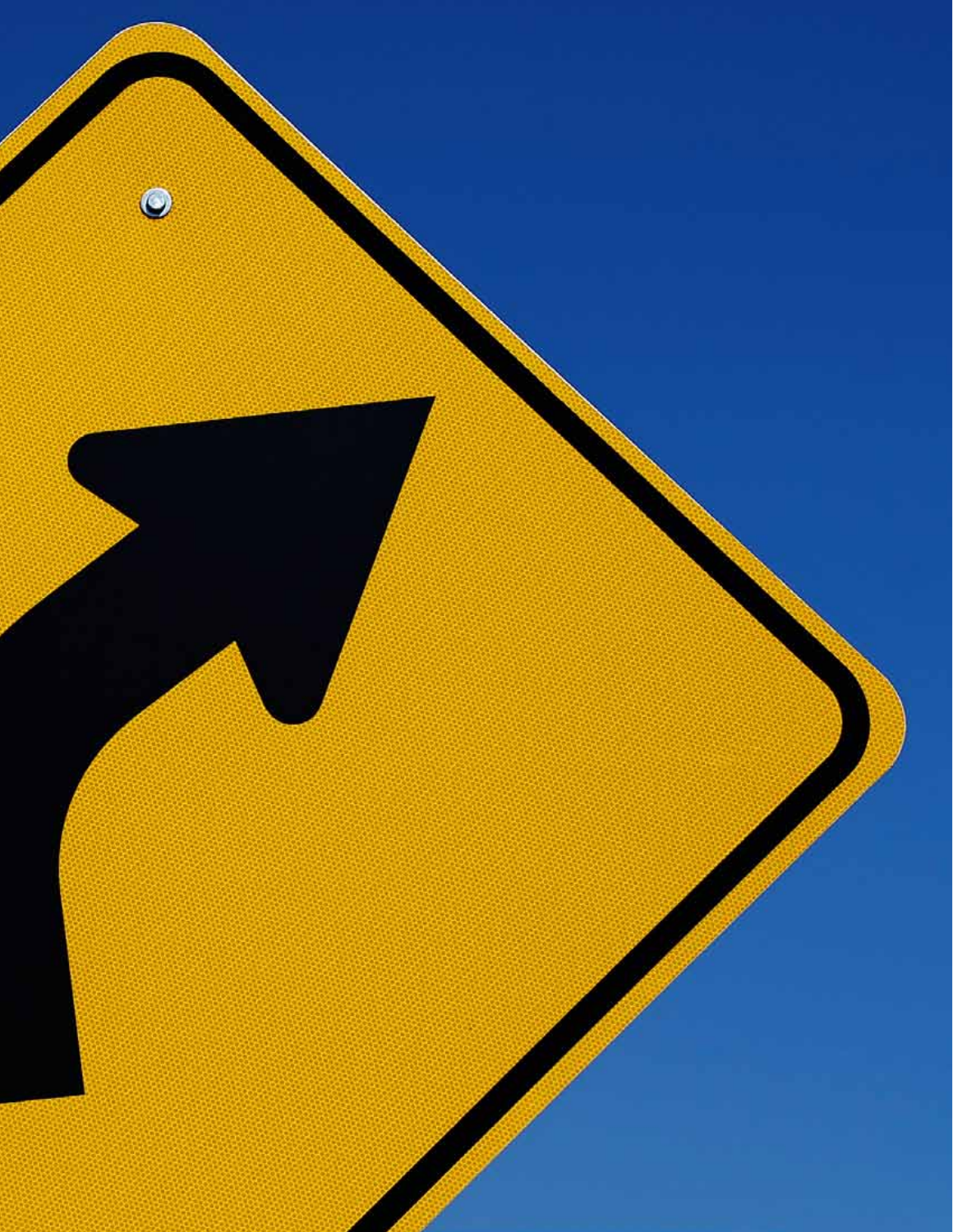### **Executive Summary**

The American Association of State Highway and Transportation Officials (AASHTO) Standing Committee on Highway Traffic Safety (SCOHTS) Strategic Plan establishes the vision and mission of the Committee and is based on the AASHTO Strategic Plan. The six goals are focused on supporting the AASHTO vision of being a catalyst for organizational and technical excellence in the realm of highway safety. These are:

- 1. Partner in development and implementation of a national highway safety strategy and development of appropriate performance measures in order to reduce fatalities and serious injuries on all public roads.
- 2. Institutionalize the AASHTO Highway Safety Manual (HSM) and its associated analytical tools to make data-driven decisions, advance the science of safety, and to ultimately reduce fatalities and serious injuries.
- 3. Identify and promote key national and state safety legislation.
- 4. Provide world-class safety technical services.
- 5. Ensure a knowledgeable and competent safety workforce.
- 6. Develop a governance structure and communication system which effectively accomplishes the AASHTO charge, completes tasks as outlined in the SCOHTS Strategic and Implementation plans, and creates cross-cutting synergy among SCOHTS, its subcommittees, other safety related AASHTO standing committees, and external, safety-focused organizations.

Members of SCOHTS and the Subcommittee on Safety Management developed the Strategic Plan and ensured that it addresses the needs of the multidisciplinary Committee, Subcommittee, and highway safety community. The full committee and other safety partners provided input to the Plan, as well. The Plan has been approved by both SCOHTS and the AASHTO Board of Directors.

This Strategic Plan will only be successful if a concentrated effort is made to execute it. An Implementation Plan has been developed to guide the actions of SCOHTS and the Subcommittee on Safety Management as they work to address the nation's highway safety challenges.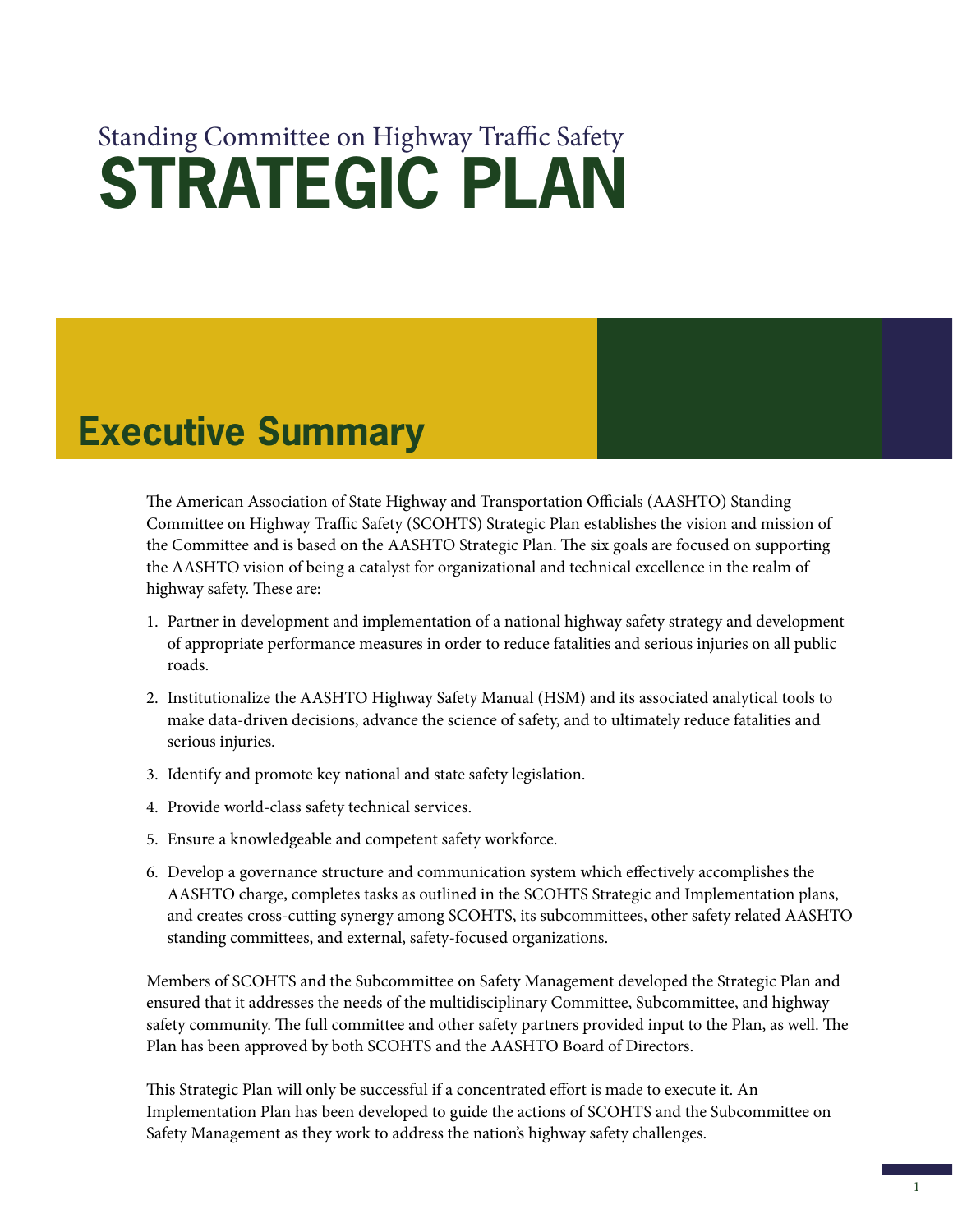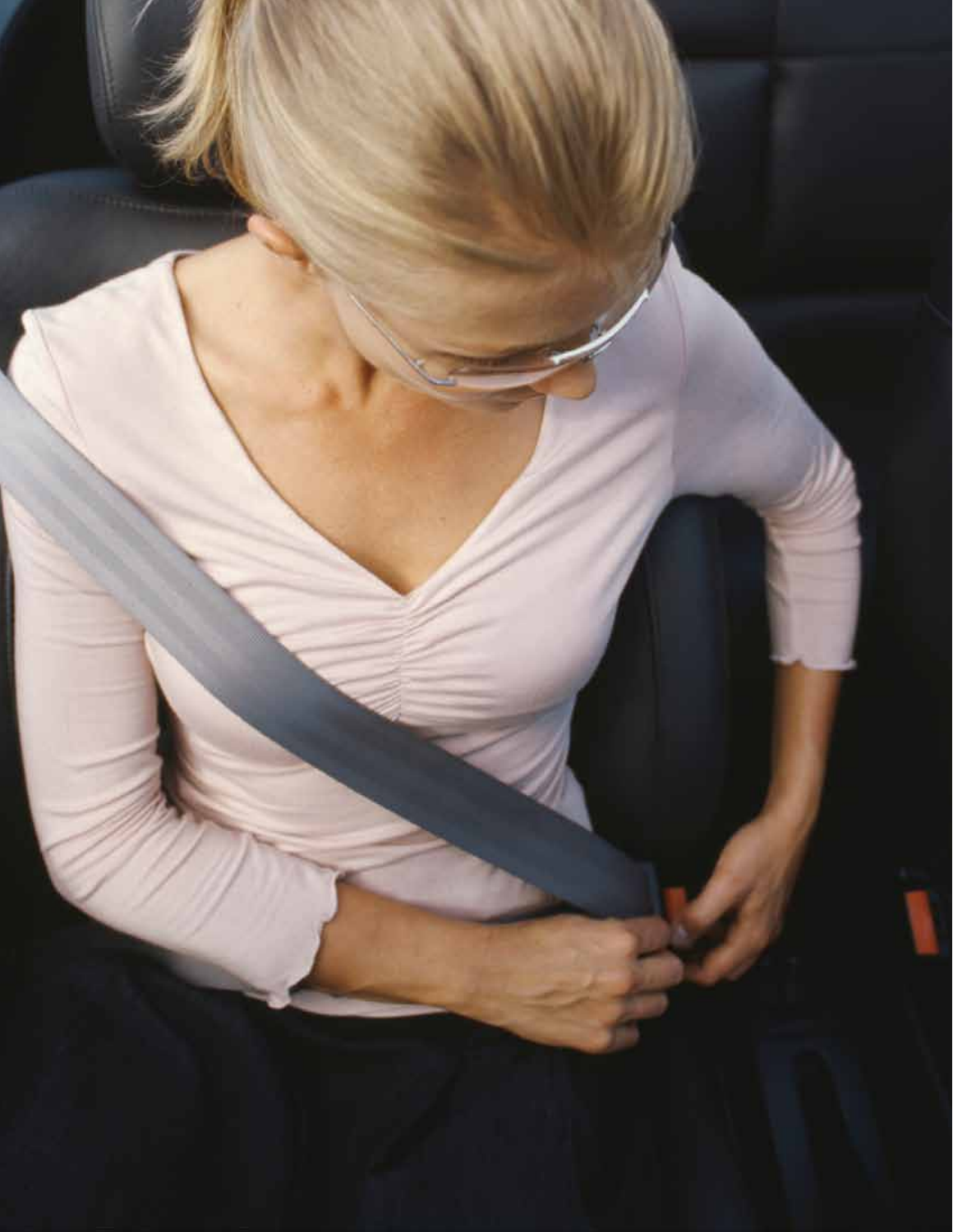### **Introduction**

The Standing Committee on Highway Traffic Safety (SCOHTS) was established by the AASHTO Board of Directors in 1976. This strategic plan has been developed to support the AASHTO Board of Directors Strategic Plan to forward its own traffic safety goals, and to integrate the activities of SCOHTS with other appropriate standing committees.

The goals in this document are meant to both support national efforts to reduce traffic fatalities and injuries and to respond to related goals and objectives in the AASHTO Strategic Plan. A crosswalk between the AASHTO plan and the SCOHTS plan can be found in the Appendix.

The SCOHTS Strategic Plan is comprised of goals, strategies, and actions and provides a higher-level view of the direction of the Committee. The plan is not exhaustive in scope and instead lays out a direction that is both achievable and implementable. An important supplement to this document is the Implementation Plan which adds specific steps, timelines, and responsibilities that provide guidance for reaching the goals. The Strategic and Implementation Plans are intended to provide a framework for action.

The strategic goals focus on supporting national efforts to reduce highway fatalities and serious injuries, provide technical leadership, and strengthen the role of the Committee. To remain relevant, the Strategic Plan will be evaluated and updated on a regular cycle, and the Implementation Plan is a living document that will be modified as needed.

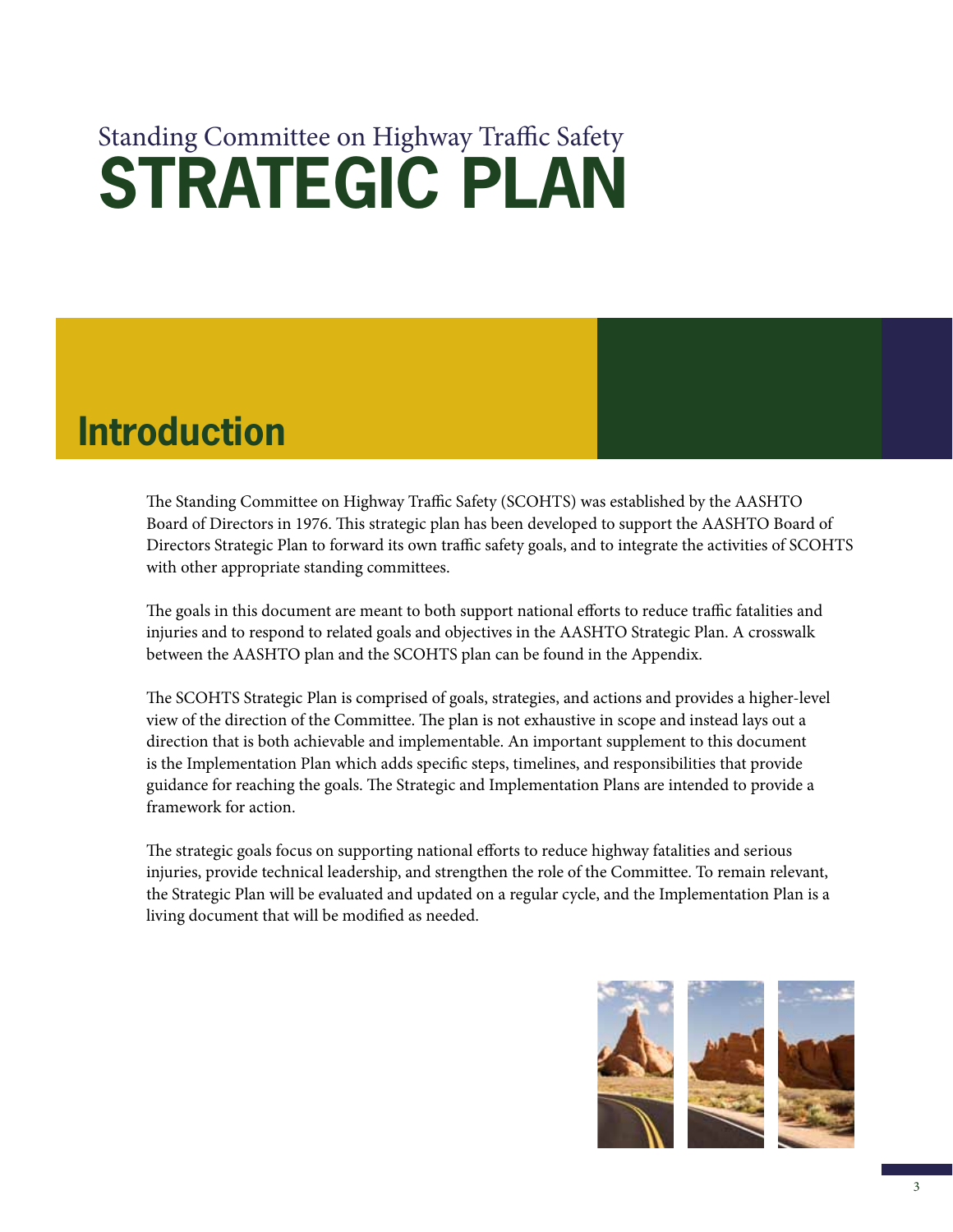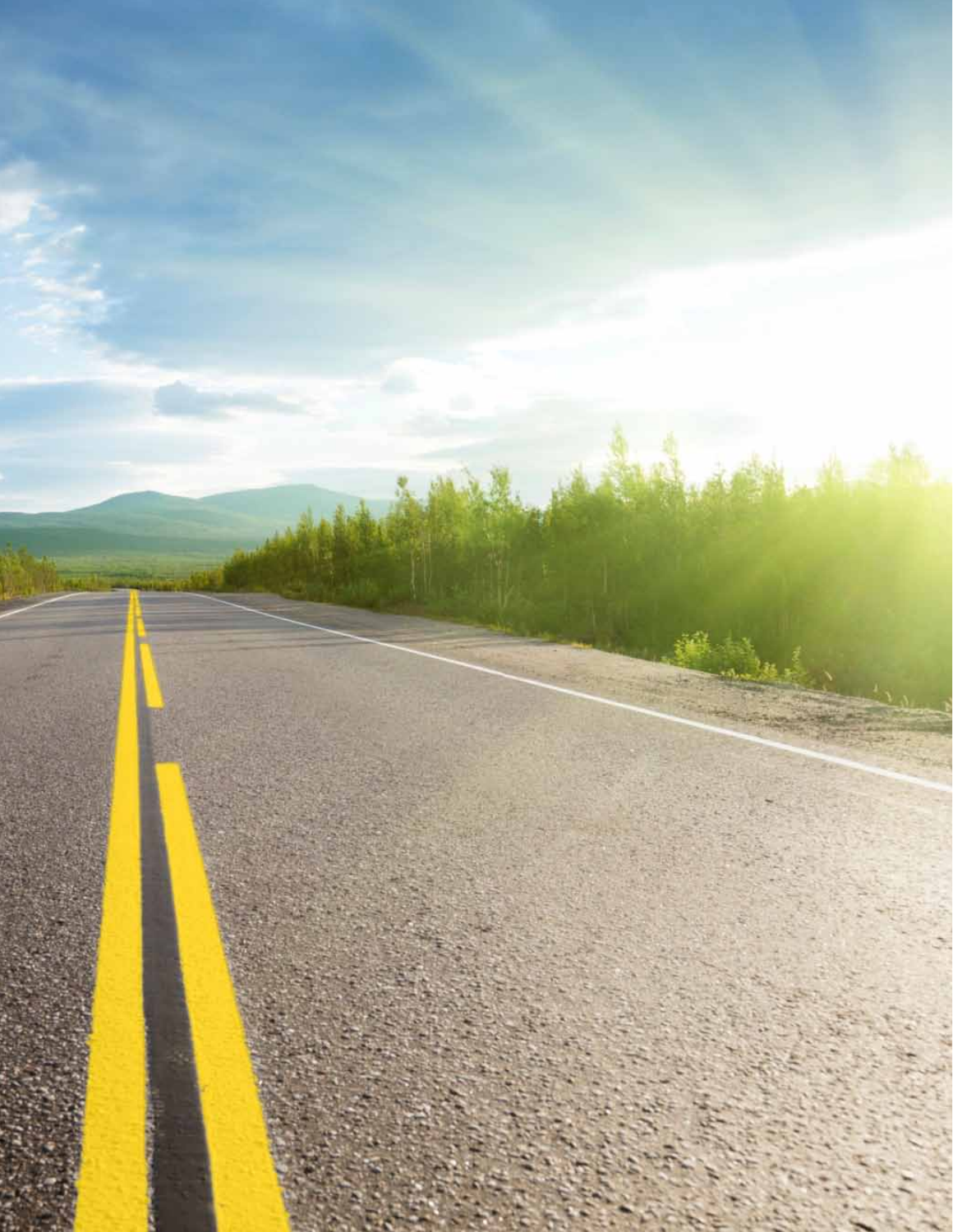## **Vision and Mission**

#### **Overview**

The SCOHTS Strategic Plan will support the AASHTO vision of being a catalyst for organizational and technical excellence in the realm of transportation safety. It will also support the AASHTO mission to advocate for and be in support of the efficient and safe movement of people and goods. It will also support elements of other appropriate AASHTO standing committees.

#### **Vision**

To lead the development and implementation of a national strategic safety plan that complements the AASHTO vision of being a catalyst for safety program excellence and a mission which advocates for and supports states in moving the country solidly in the direction of a "Toward Zero Deaths" vision.

#### **Mission**

Establish highway safety as a national priority by advancing the AASHTO strategic goal of cutting fatalities in half on all public roads by 2030 through cooperative efforts. Encourage active partnerships with federal, state and local governments and nongovernmental organizations in the coordinated development and implementation of *Toward Zero Deaths: a National Strategy on Highway Safety*.

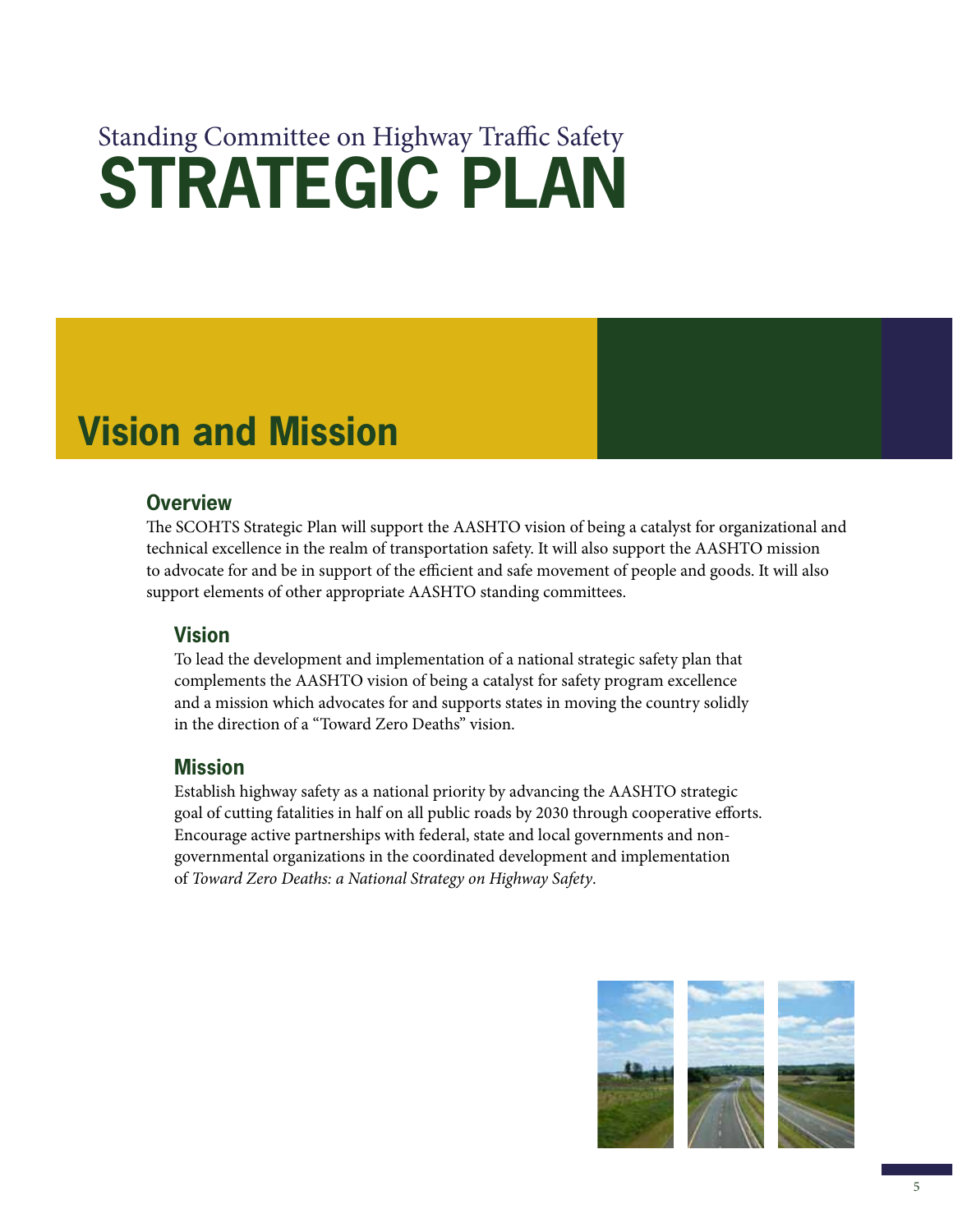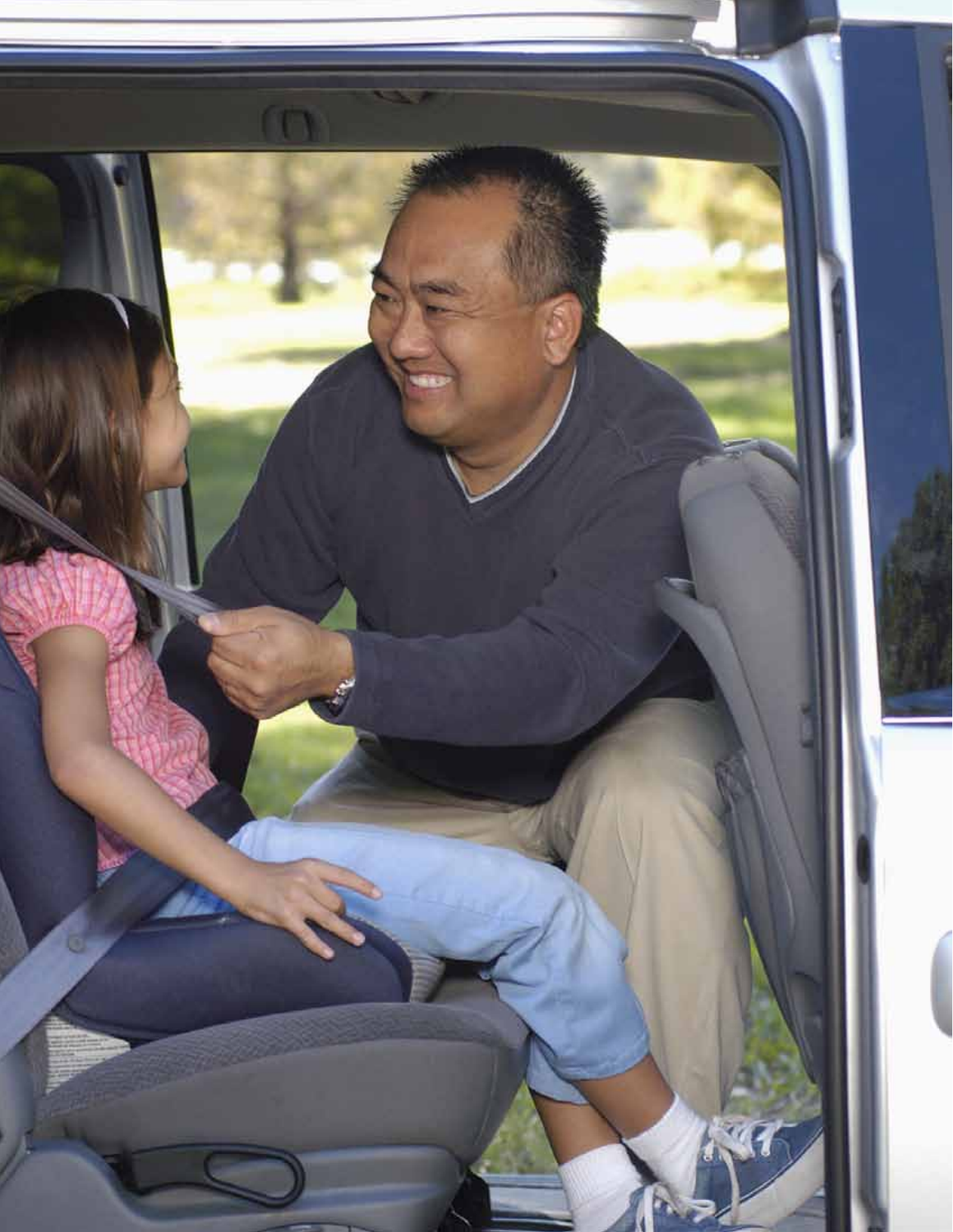### **Goals/Strategies/Actions**

**Goal 1—Partner in development and implementation of a national highway safety strategy and development of appropriate performance measures in order to reduce fatalities and serious injuries on all public roads.**

**Strategy 1—**Be a leader in the development and implementation of *Toward Zero Deaths: a National Strategy on Highway Safety*.

**Action 1—**Provide input to the TZD development and implementation effort, including lessons learned from states' experiences.

**Action 2—**Build support among other AASHTO Committees and Board of Directors for the TZD effort, to lead to adoption as the updated AASHTO Strategic Highway Safety Plan.

**Action 3—**Coordinate with other AASHTO Committees on safety activities.

**Strategy 2—**Change the safety culture to make fatalities and serious injuries and contributing factors unacceptable at the national, state and local levels.

**Action 1—**Develop a plan for AASHTO implementation of safety culture actions recommended in the *Toward Zero Deaths* strategy.

**Action 2—**Share experiences related to improving safety culture within highway agencies at all governmental levels.

**Action 3—**Share experiences with improving safety culture among road users within jurisdictions at all levels.

**Strategy 3—**Be a catalyst for bringing together key safety stakeholders outside of AASHTO to develop effective partnerships.

**Action 1—**Encourage participation of safety partners in SCOHTS and Safety Management and encourage SCOHTS and Safety Management members to participate in other stakeholders' meetings, as appropriate. Examples include GHSA, AAMVA, CVSA, ASTHO, NASEMSO, IACP.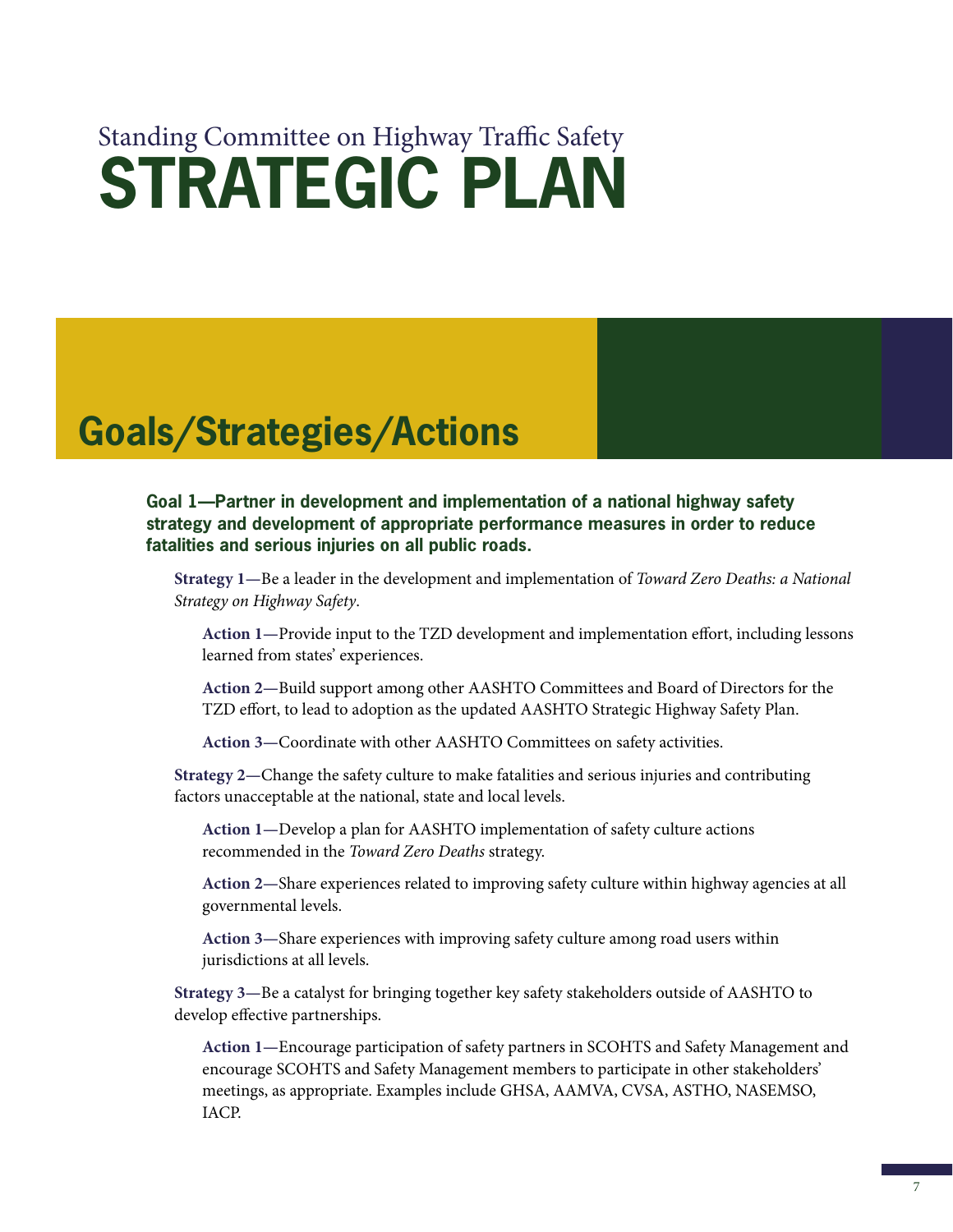**Action 2—**Identify resources to assist with involvement in other stakeholder events.

**Action 3—**Promote coordination with local road agencies to increase focus on local road safety.

**Strategy 4—**Assist AASHTO in the development and monitoring of national performance measures for fatalities and serious injuries.

**Action 1—**Define and promote safety performance measures.

**Strategy 5—**Assist states in establishing sustainable highway safety performance measures, targets and management systems.

**Action 1—**Compile and share national performance measurement data.

**Action 2—**Share practices of states' individual methods and procedures for measuring performance and share knowledge and practices related to national performance measures, as appropriate.

#### **Goal 2—Institutionalize the AASHTO Highway Safety Manual (HSM) and its associated analytical tools to make data-driven decisions, advance the science of safety, and to ultimately reduce fatalities and serious injuries.**

**Strategy 1—**Gain leadership support of the importance of and full implementation of the HSM.

**Action 1—**Build support among agency leadership, other AASHTO Committees, Subcommittees, and Board of Directors for the HSM to advance HSM implementation and dedicate the necessary resources.

**Action 2—**Establish and maintain an HSM Coordinating Committee comprised of key representatives from AASHTO, TRB Highway Safety Performance Committee (TRB ANB25), FHWA, TRB, and NCHRP to sustain and advance HSM implementation among the various organizations and agencies.

**Action 3—**Establish and maintain a HSM Implementation Pool Fund as a mechanism to advance ongoing efforts by lead states to implement the HSM and to expand implementation to all states.

**Strategy 2—**Establish and implement a roadmap to advance the implementation of the HSM.

**Action 1—**Partner with FHWA and lead states to develop a national roadmap for implementation.

**Action 2—**Utilize the HSM Lead State Peer-to-Peer Workshop to develop state implementation plans.

**Action 3—**Establish a methodology to evaluate and assess implementation efforts.

**Action 4—**Utilize NCHRP 17-50 to advance HSM implementation among lead states.

**Action 5—**Expand HSM implementation efforts to all state agencies.

**Action 6—**Share best practices and lessons learned with safety practitioners in other agencies.

**Action 7—**Utilize state HSM champions to promote support for implementation activities in other agencies.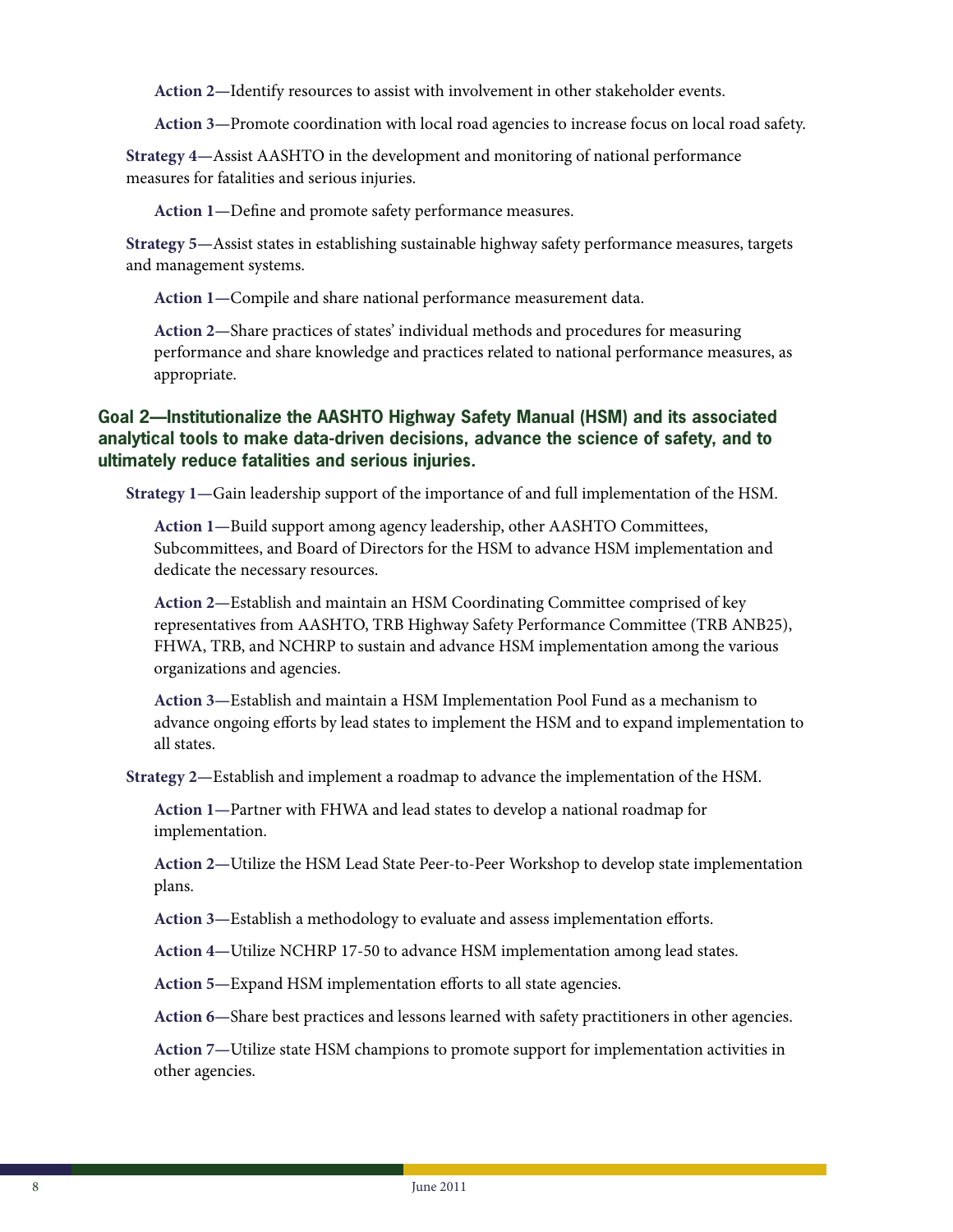

**Action 8—**Identify technical support needs and develop processes or products to address these needs.

**Action 9—**Promote coordination with local road agencies to increase focus on local road safety.

**Strategy 3—**Incorporate the HSM into *Toward Zero Deaths: a National Strategy on Highway Safety*, state strategic highway safety plans (SHSP), Highway Safety Improvement Programs (HSIP), road safety assessments (RSAs), and other safety programs.

**Strategy 4—**Based on the recommendations from NCHRP 17-48: *Development of a Strategic National Highway Infrastructure Safety Research Agenda* and input from safety practitioners, identify needs to advance HSM implementation and development of future editions and advocate for funding to support research and development of necessary tools.

**Action 1—**Maintain a link with the HSM Implementation Pool Fund (Strategy 1) as a mechanism to advance ongoing research efforts by lead states to implement the HSM and to expand implementation to all states.

**Action 2—**Convey importance of proposed research to other AASHTO committees and others as appropriate.

**Action 3—**Promote committee and subcommittee member participation in research panels.

**Strategy 5—**Establish a strategic plan for development of future editions of the HSM.

**Action 1—**Communicate with users and researchers to identify and prioritize needs and research gaps to fully implement the HSM and advance future editions of the HSM.

**Strategy 6—**Incorporate the knowledge and processes for scientific-based safety methods throughout the planning and programming process.

**Action 1—**Coordinate with other AASHTO Committees and Subcommittees to promote incorporation into other AASHTO publications.

**Action 2—**Utilize state HSM champions to promote incorporation into the planning and programming processes within their agencies.

#### **Goal 3—Identify and promote key national and state safety legislation.**

**Strategy 1—**Support federal legislation that improves safety and increases safety funding.

**Action 1—**AASHTO, along with other safety partners, will discuss opportunities for other organizations, such as the National Council of State Legislatures and the National Governors Association, to join the joint reauthorization statement developed by the State Highway Safety Alliance.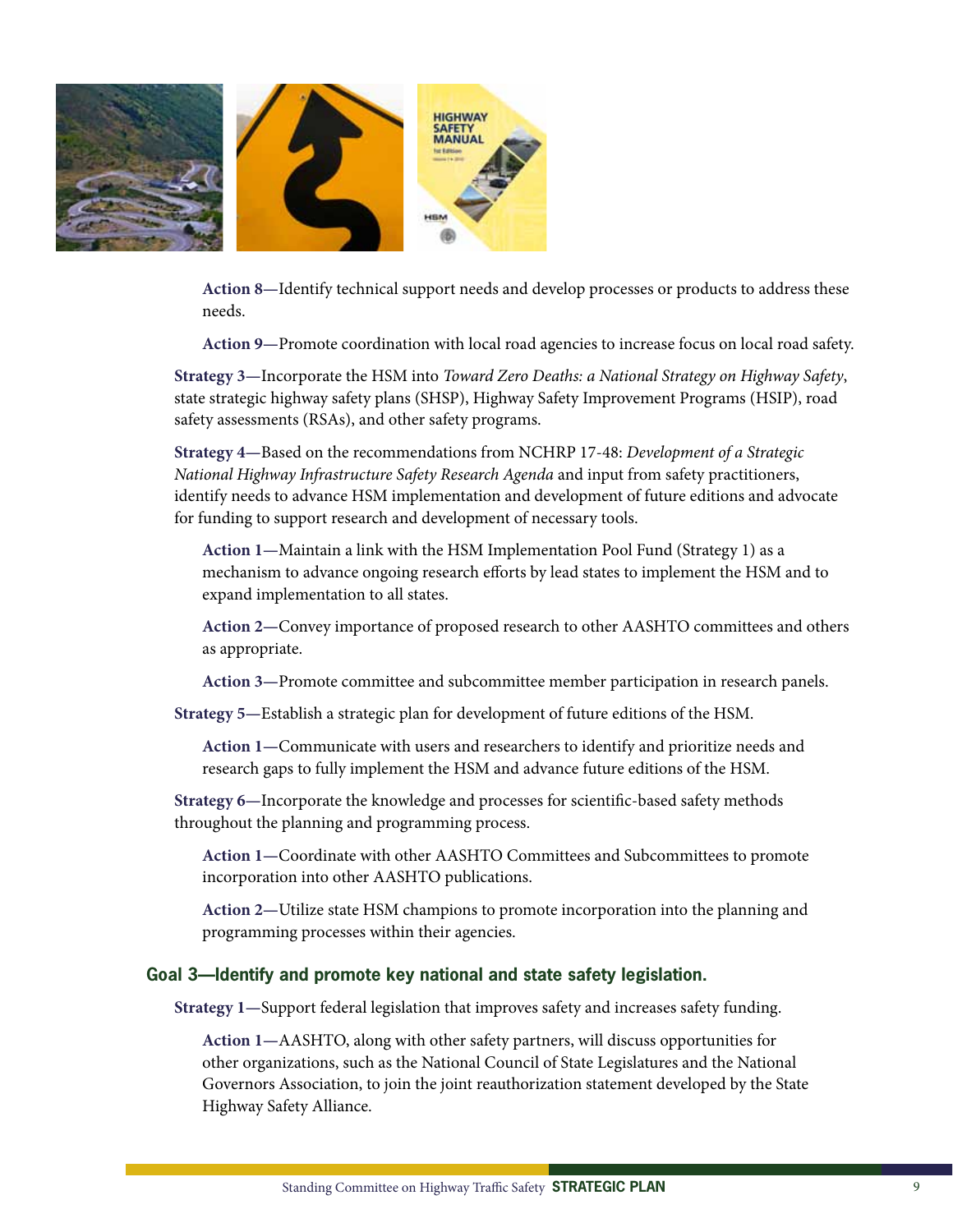

**Action 2—**AASHTO, GHSA and CVSA, and other members of the State Highway Safety Alliance will meet with key authorizing committees in Congress to discuss the associations' joint positions on related federal legislation.

**Strategy 2—**Support and monitor model state legislation in key safety areas.

**Action 1—**Participate in safety partners' efforts to develop model state legislation on key safety issues.

**Action 2—**Monitor new state legislation related to highway safety.

**Action 3—**Communicate current status, best practices, and lessons learned.

#### **Goal 4—Provide world-class safety technical services.**

**Strategy 1—**Assist in the development and promotion of a Safety Center of Excellence (SCE), sponsored and managed by the AASHTO and GHSA organizations, for broad safety community benefit.

**Action 1—**Develop SCE concept from other standing committee examples, i.e., the Center for Environmental Excellence—http://environment.transportation.org/center/about/; or the Center for Excellence in Project Finance—http://www.transportation-finance.org/about/.

**Action 2—**Foster continued development and broad-based support for SCE with other partners.

**Action 3—**Serve as a forum for the exchange of highway safety related information.

**Strategy 2—**Advocate for increased support the AASHTO Safe, Reliable, and Secure Transportation Operations technical service program.

**Action 1—**Communicate work planned and performed as part of the technical service program to SCOHTS and Safety Management.

**Action 2—**Identify additional needs of AASHTO members that can be addressed with the technical service program.

**Action 3—**Communicate goals and products of technical service program with other AASHTO Committees and agency leaders.

**Strategy 3—**Advocate for a national traffic safety research agenda and a program to conduct priority traffic safety research.

**Action 1—**Establish a quick-response funding source through NCHRP, similar to 20-07, 08- 36, 25-25, or 20-65, to enable SCOHTS to identify and answer safety research questions in an expedited manner.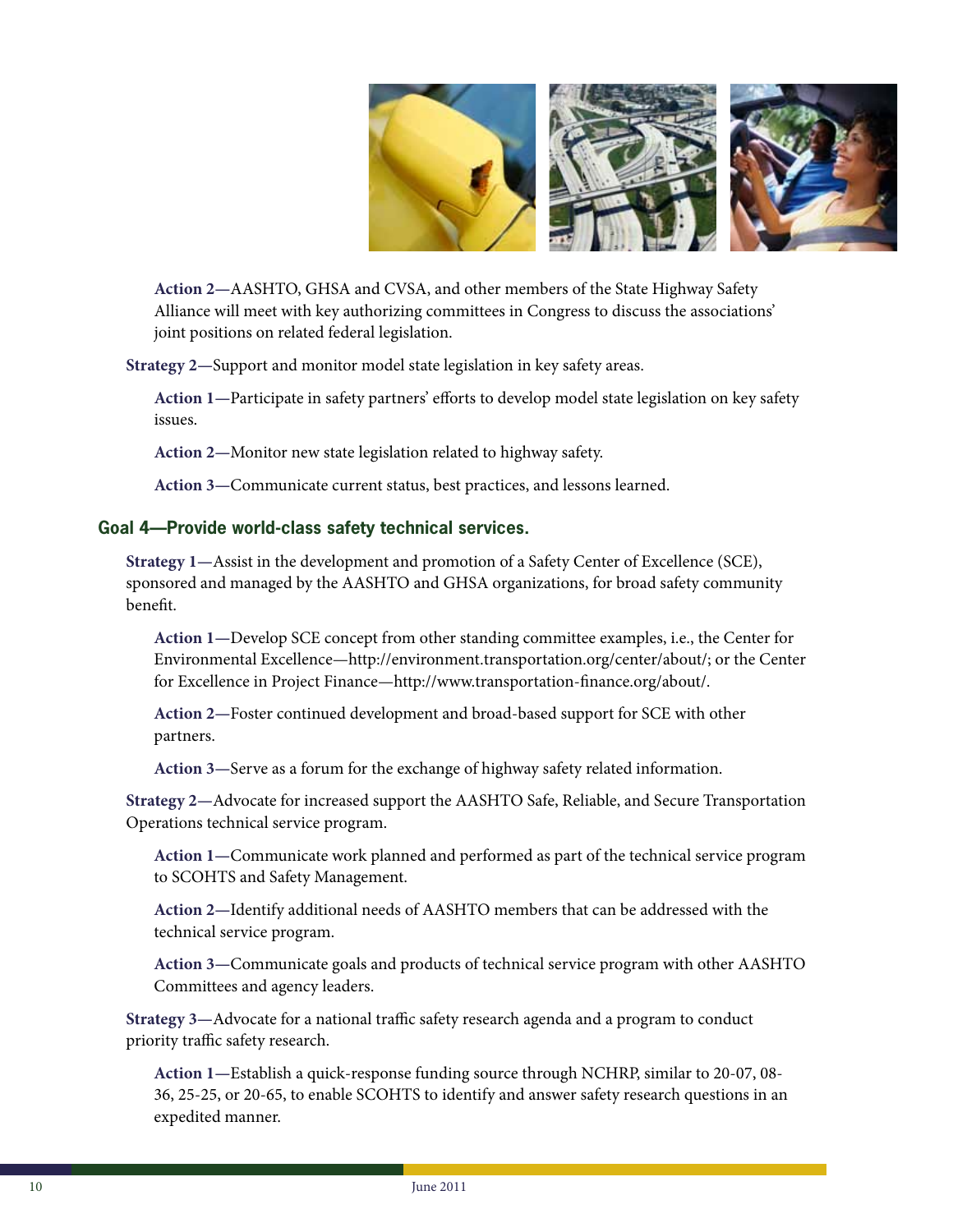**Action 2—**Promote the development of pooled-fund and cooperative research efforts and programs.

**Action 3—**Coordinate with other AASHTO Committees, TRB Committees, and NCHRP panels on a national safety research needs and programs.

**Strategy 4—**Provide for the development of the analytic tools and innovative methods that can better relate the impact of crash frequency and severity reduction on overall changes in traffic safety performance.

**Action 1—**New tools and innovative methods identified through research or other means will be referred to the Safety Management Task Group on Technical Publications and other appropriate Task Groups for consideration.

**Action 2—**Share lessons learned and best practices with the use of new tools or methods.

#### **Goal 5—Ensure a knowledgeable and competent safety workforce.**

**Strategy 1—**Promote the highway safety profession in local, state, regional public agencies, and private sectors.

**Action 1—**Coordinate with safety partners, including the TRB workforce development task force and GHSA, on promoting the highway safety profession led by an AASHTO/GHSA Safety Center of Excellence.

**Action 2—**Investigate the concept of a highway safety professional certification led by an AASHTO/GHSA Center of Excellence.

**Action 3—**Investigate developing a multi-disciplinary professional society for highway safety with individual members.

**Action 4—**Educate CEOs to build support for safety in order to develop traffic safety champions.

**Action 5—**Encourage states to designate safety professionals at local, state, and regional levels.

**Action 6—**Encourage planning organizations to designate safety professionals for planning.

**Strategy 2—**Recruit qualified safety professionals to local, state, regional public agencies, and private sectors.

**Action 1—**Develop a consolidated highway safety job board.

**Action 2—**Develop safety core competencies for inclusion into agency organizational structure.

**Action 3—**Provide information on the highway safety profession to attract people to the field, e.g., science-based aspect; public health aspect; multidisciplinary, multiple organizations.

**Strategy 3—**Retain, develop, and sustain qualified safety professionals.

**Action 1—**Promote professional development in the science of safety.

**Action 2—**Perform and publish salary surveys for highway safety professionals (public and private sector).

**Action 3—**Create leadership development programs designed to educate safety professionals for organizational leadership positions, e.g., progress beyond safety departments.

**Action 4—**Promote effective succession planning as a core element of employee retention and development.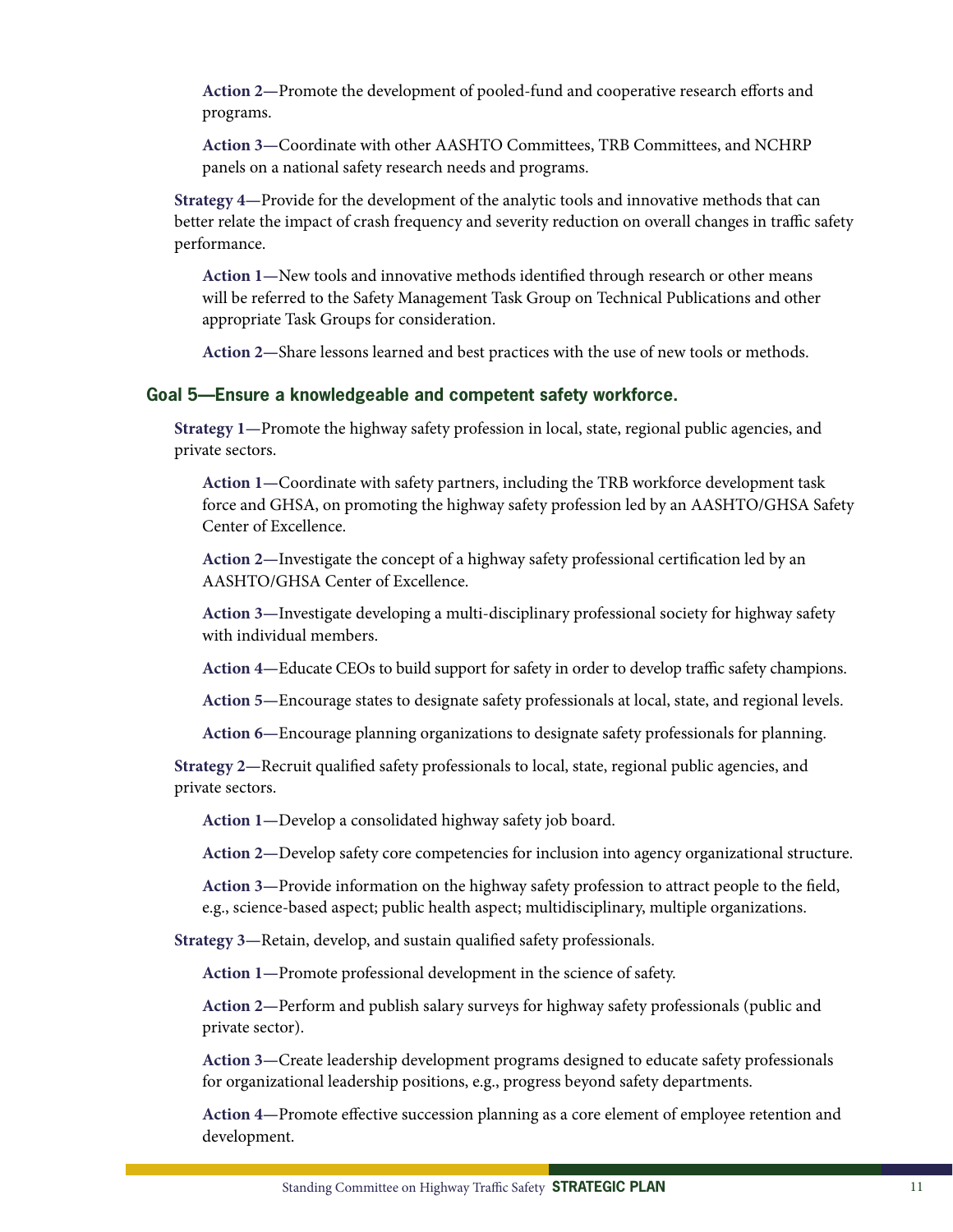

**Goal 6—Develop a governance structure and communication system which effectively accomplishes the AASHTO charge, completes tasks as outlined in the SCOHTS Strategic and Implementation Plans, and creates cross-cutting synergy among SCOHTS, its subcommittees, other safety related AASHTO standing committees, and external, safetyfocused organizations.**

**Strategy 1—**Establish SCOHTS structure and operating guidelines.

**Action 1—**Set up meeting format and frequency policies.

**Action 2—**Create policies on sub-committee structure, format, and charge.

**Action 3—**Initiate policies and guidelines on liaison relationships between SCOHTS and other safety-focused AASHTO standing committees.

**Strategy 2—**Manage the implementation and updating of the SCOHTS Strategic and Implementation Plans.

 **Action 1—**Set update frequency and operational guidelines.

**Action 2—**Establish distribution of activities contained in the SCOHTS Implementation Plan.

**Action 3—**Determine accountability and milestone standards for the Implementation Plan.

**Action 4—**Create a specific research-related liaison relationship among the Subcommittee on Safety Management, an appropriate SCOR member, and NCHRP.

**Strategy 3—**Seek exchange of information and liaison relationships with other AASHTO standing committees, e.g., SCOH, SCOPM, SCOP, etc.

**Action 1—**Assign SCOHTS and sub-committee members as liaisons to other appropriate AASHTO standing committees.

**Action 2—**Establish guidelines for regular exchanges of information and activity status.

**Strategy 4—**Seek alliances and exchange of expertise with safety-focused organizations outside of AASHTO, e.g., TRB GHSA, AAMVA, CVSA, ASTHO, NASEMSO, IACP, AMPO, etc.

**Action 1—**Identify which of the external, safety-focused partners has an interest in a liaison exchange.

**Action 2—**Establish guidelines for regular exchanges of information and activity status.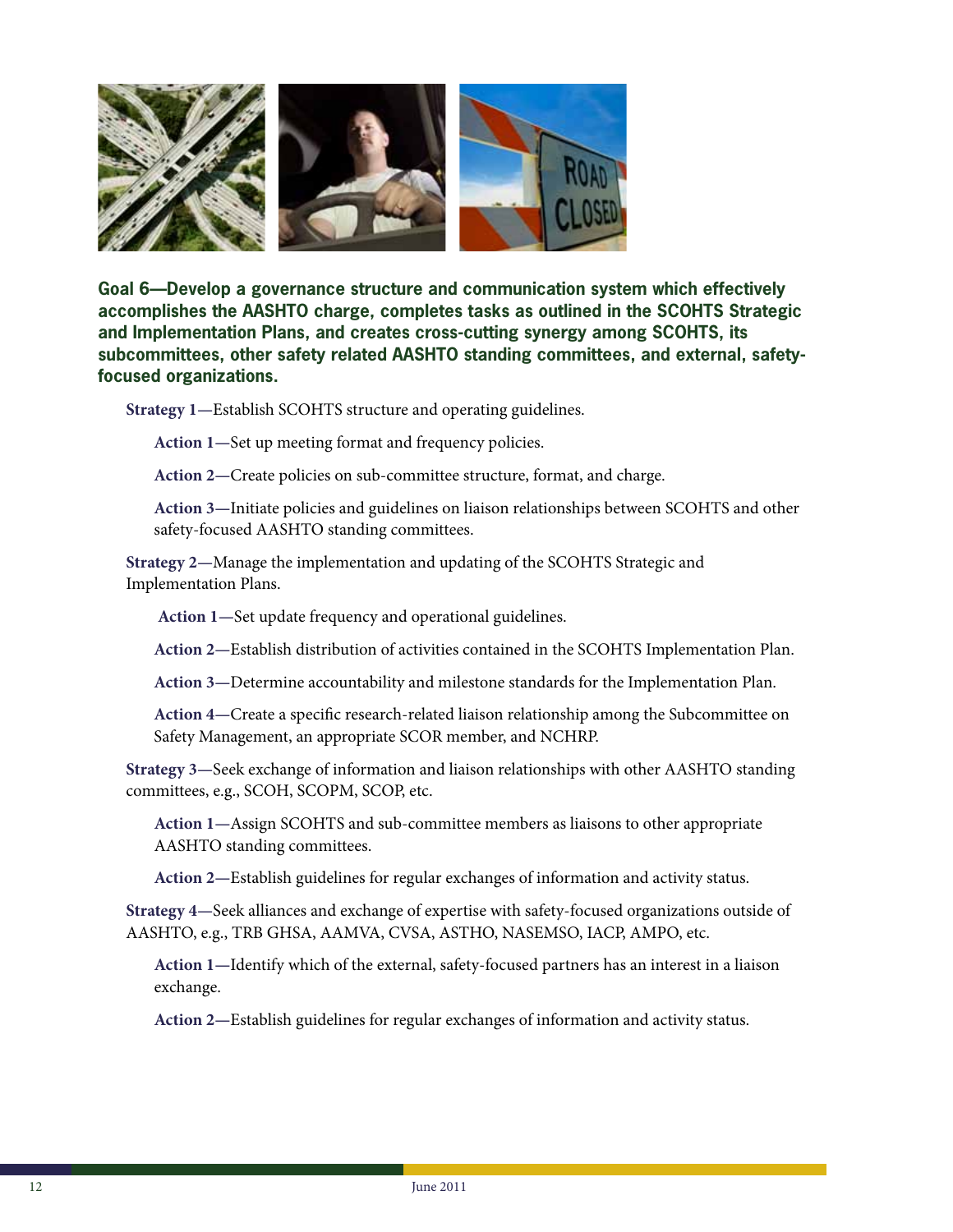### **Summary**

This Strategic Plan both formalizes the goals of the Standing Committee on Highway Traffic Safety and supports the Strategic Plan of the entire AASHTO organization, while seeking to complement the goals of other AASHTO standing committees with safety related objectives.

The implementation of the Strategic Plan will be the responsibility of the SCOHTS and the Subcommittee on Safety Management, or any other Subcommittee designated by the SCOHTS. A detailed implementation plan is being developed to move the SCOHTS Strategic Plan forward and organize the efforts of these groups.

As milestones within the Strategic and Implementation Plans are achieved, these documents will be updated to reflect the current focus and direction of the Committee and Subcommittee.

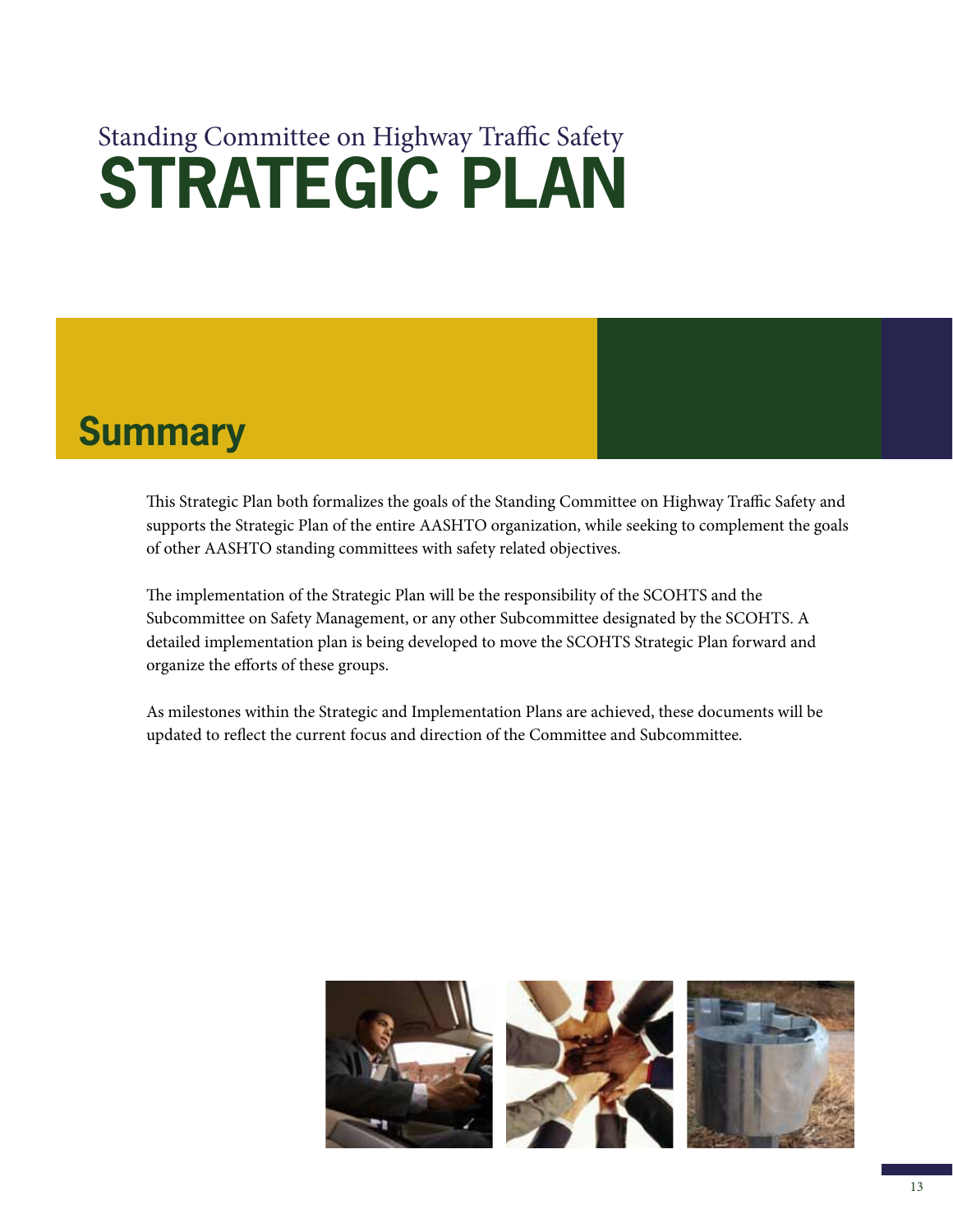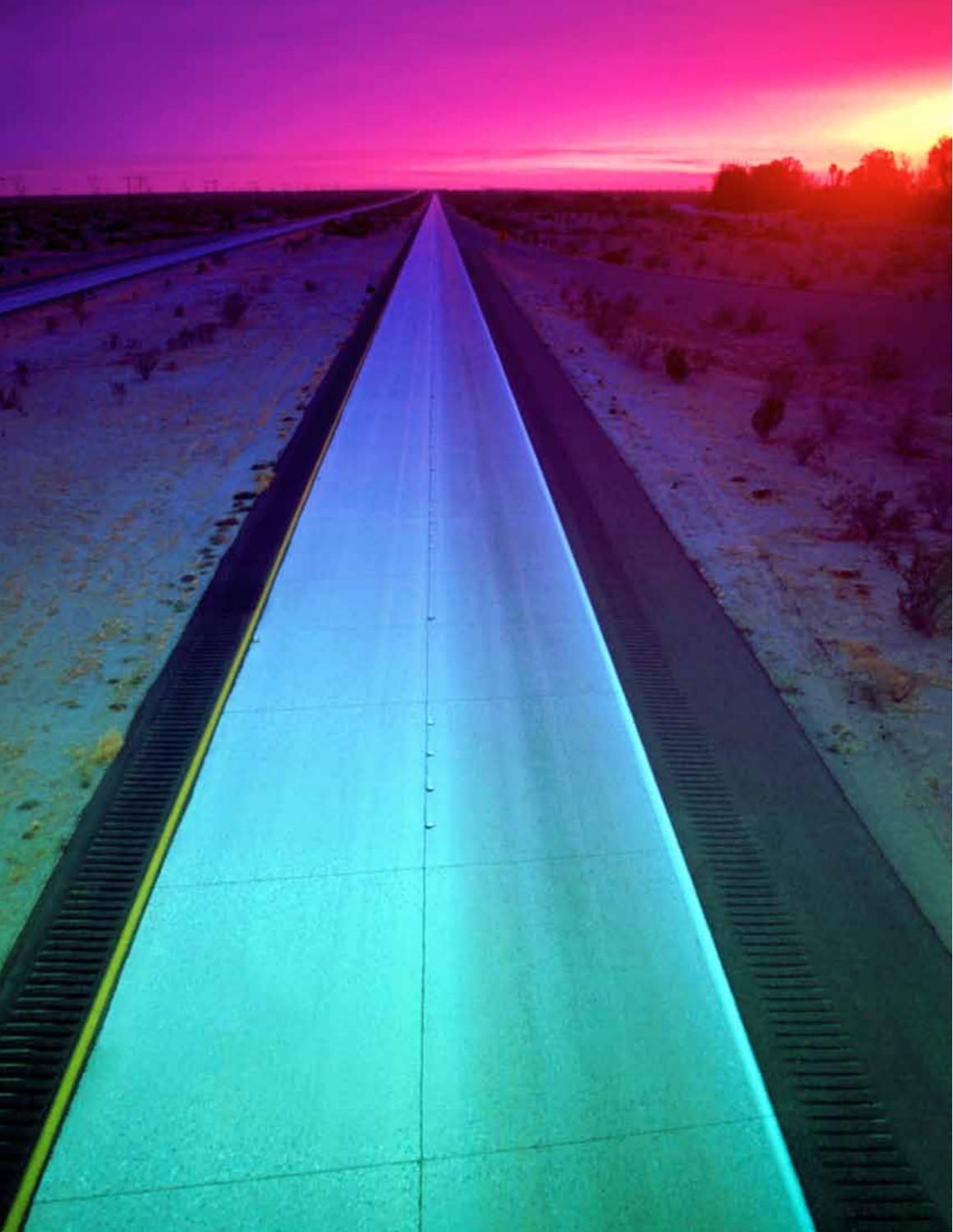### **Appendix—Crosswalk of SCOHTS' Strategic Plan to AASHTO's Strategic Plan**

|        | <b>AASHTO GOAL / OBJECTIVE</b>                                                                                                  |                                 | <b>SCOHTS GOAL / STRATEGY</b>                                                                                                                                                                                                                          |
|--------|---------------------------------------------------------------------------------------------------------------------------------|---------------------------------|--------------------------------------------------------------------------------------------------------------------------------------------------------------------------------------------------------------------------------------------------------|
| G1, OA | Secure national support for sufficient,<br>sustainable "net new" revenue through a<br>diversified portfolio of funding sources. | G <sub>2</sub> , S <sub>4</sub> | Based on the recommendations of<br>NCHRP 17-48, identify needs to advance<br>HSM implementation and development<br>of future editions and advocate for<br>funding to support research and<br>development of necessary tools.                           |
|        |                                                                                                                                 | G3, S1                          | Support federal legislation that improves<br>safety and increases safety funding.                                                                                                                                                                      |
| G1, OB | Improve the national freight network<br>to keep America competitive in the<br>global economy.                                   |                                 |                                                                                                                                                                                                                                                        |
| G1,OC  | Accelerate project delivery.                                                                                                    |                                 |                                                                                                                                                                                                                                                        |
| G1, OD | Cut fatalities in half by 2030.                                                                                                 | G1, S1                          | Be a leader in the development and<br>implementation of Toward Zero Deaths: a<br>National Strategy on Highway Safety.                                                                                                                                  |
|        |                                                                                                                                 | G1, S2                          | Change the safety culture to make<br>fatalities and serious injuries and<br>contributing factors unacceptable<br>at the national, state, and local levels.                                                                                             |
|        |                                                                                                                                 | G2, S3                          | Incorporate the HSM into Toward Zero<br>Deaths: a National Strategy on Highway<br>Safety, state strategic highway safety plans<br>(SHSP), Highway Safety Improvement<br>Programs (HSIP), road safety assessments<br>(RSAs), and other safety programs. |
| G1, OE | Support national defense and<br>improve disaster response.                                                                      |                                 |                                                                                                                                                                                                                                                        |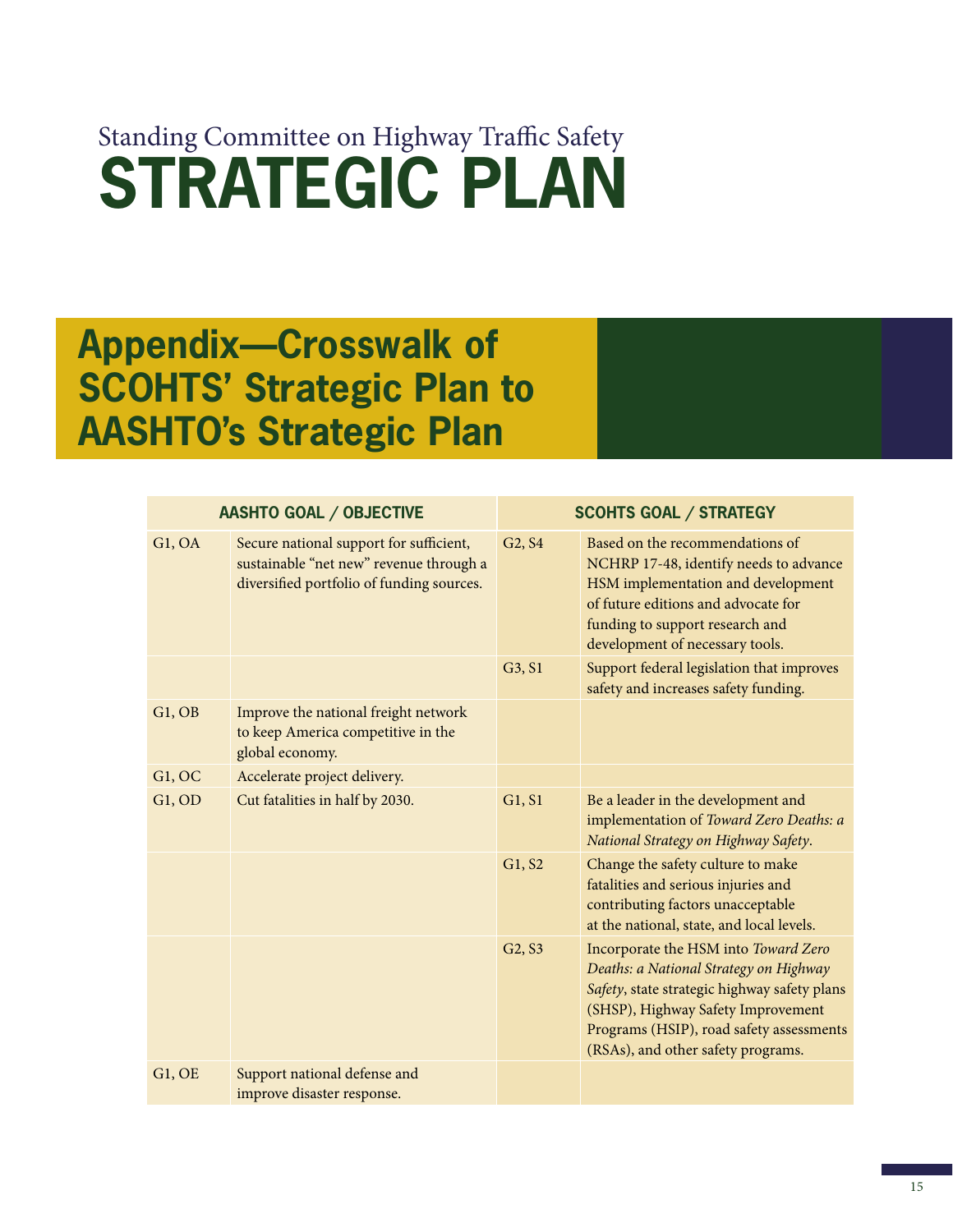| <b>AASHTO GOAL / OBJECTIVE</b>  |                                                                                                                                                                                                                                                               | <b>SCOHTS GOAL / STRATEGY</b>   |                                                                                                                                                                                                                                                        |
|---------------------------------|---------------------------------------------------------------------------------------------------------------------------------------------------------------------------------------------------------------------------------------------------------------|---------------------------------|--------------------------------------------------------------------------------------------------------------------------------------------------------------------------------------------------------------------------------------------------------|
| G1, OF                          | Create a congestion-free America<br>through improvements to the<br>multimodal transportation system and<br>improve system performance through<br>advanced technology and operations.                                                                          |                                 |                                                                                                                                                                                                                                                        |
| G1, OG                          | Advocate energy and climate change<br>policies that are in agreement with<br>AASHTO's policies on transportation<br>and enhance the national and state<br>economies, improve national security<br>and reduce greenhouse gases.                                |                                 |                                                                                                                                                                                                                                                        |
| G1, OH                          | Promote accountability through<br>performance-based management to<br>enhance the national transportation<br>system, and work with strategic partners<br>to develop a framework of goals,<br>standards and metrics tailored to meet<br>individual state needs. | G1, S4                          | Assist AASHTO in the development<br>and monitoring of national performance<br>measures for fatalities and serious<br>injuries.                                                                                                                         |
|                                 |                                                                                                                                                                                                                                                               | G1, S5                          | Assist states in establishing sustainable<br>highway safety performance measures,<br>targets and management systems.                                                                                                                                   |
|                                 |                                                                                                                                                                                                                                                               | G4, S4                          | Provide for the development of the<br>analytic tools and innovative methods<br>that can better relate the impact of<br>crash frequency and severity reduction<br>on overall changes in traffic safety<br>performance.                                  |
| G <sub>2</sub> , O <sub>A</sub> | Create strategic partnerships.                                                                                                                                                                                                                                | G1, S3                          | Be a catalyst for bringing together key<br>safety stakeholders outside of AASHTO<br>to develop effective partnerships.                                                                                                                                 |
|                                 |                                                                                                                                                                                                                                                               | G2, S1                          | Gain leadership support of the<br>importance of and full implementation<br>of the HSM.                                                                                                                                                                 |
|                                 |                                                                                                                                                                                                                                                               | G <sub>2</sub> , S <sub>3</sub> | Incorporate the HSM into Toward Zero<br>Deaths: a National Strategy on Highway<br>Safety, state strategic highway safety plans<br>(SHSP), Highway Safety Improvement<br>Programs (HSIP), road safety assessments<br>(RSAs), and other safety programs. |
|                                 |                                                                                                                                                                                                                                                               | G4, S2                          | Advocate for increased support for<br>AASHTO Safe, Reliable and Secure<br><b>Transportation Operations technical</b><br>services program.                                                                                                              |
|                                 |                                                                                                                                                                                                                                                               | G5, S2                          | Recruit qualified safety professionals to<br>local, state, regional public agencies, and<br>private sectors.                                                                                                                                           |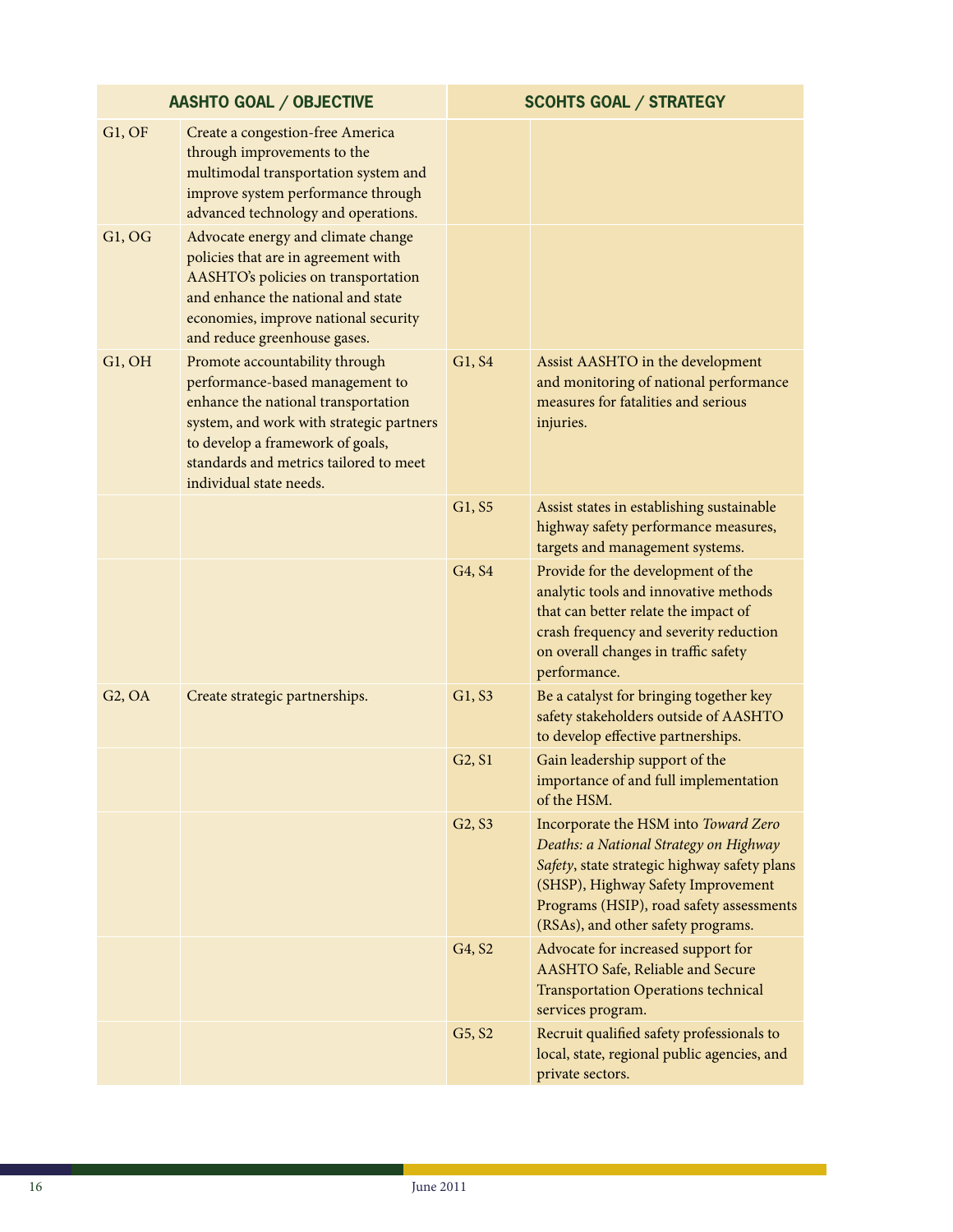| <b>AASHTO GOAL / OBJECTIVE</b> |                                                                                                                         | <b>SCOHTS GOAL / STRATEGY</b>   |                                                                                                                                                                                                                                                                                                                                                                |
|--------------------------------|-------------------------------------------------------------------------------------------------------------------------|---------------------------------|----------------------------------------------------------------------------------------------------------------------------------------------------------------------------------------------------------------------------------------------------------------------------------------------------------------------------------------------------------------|
|                                |                                                                                                                         | G6, S3                          | Seek exchange of information and liaison<br>relationships with other AASHTO<br>standing committees, e.g., SCOH,<br>SCOPM, SCOP, etc.                                                                                                                                                                                                                           |
|                                |                                                                                                                         | G6, S4                          | Seek alliances and exchange of expertise<br>with safety-focused organizations outside<br>of AASHTO, e.g., TRB GHSA, AAMVA,<br>CVSA, ASTHO, NASEMSO, IACP,<br>AMPO, etc.                                                                                                                                                                                        |
| G2, OB                         | Develop and communicate<br>the AASHTO Action Agenda<br>to policy makers, partners,<br>stakeholders and the public.      |                                 |                                                                                                                                                                                                                                                                                                                                                                |
| G2, OC                         | Brand AASHTO as the states'<br>national voice for transportation.                                                       |                                 |                                                                                                                                                                                                                                                                                                                                                                |
| G2, OD                         | Communicate the value of<br>transportation to citizens, community,<br>quality of life, and the economy.                 |                                 |                                                                                                                                                                                                                                                                                                                                                                |
| G3, OA                         | Identify, communicate, and facilitate<br>use of emerging research, technologies,<br>materials, processes, and programs. | G2, S1                          | Gain leadership support of the<br>importance of full implementation<br>of the HSM.                                                                                                                                                                                                                                                                             |
|                                |                                                                                                                         | G <sub>2</sub> , S <sub>2</sub> | Establish and implement a road map to<br>advance the implementation of the HSM.                                                                                                                                                                                                                                                                                |
|                                |                                                                                                                         | G <sub>2</sub> , S <sub>4</sub> | Based on the recommendations from<br>NCHRP 17-48: Development of a Strategic<br>National Highway Infrastructure Safety<br>Research Agenda and input from safety<br>practitioners, identify needs to advance<br>HSM implementation and development<br>of future editions and advocate for<br>funding to support research and<br>development of necessary tools. |
|                                |                                                                                                                         | G <sub>2</sub> , S <sub>6</sub> | Incorporate the knowledge and<br>processes for scientific-based safety<br>methods throughout the planning and<br>programming process.                                                                                                                                                                                                                          |
|                                |                                                                                                                         | G4, S3                          | Advocate for a national traffic safety<br>research agenda and a program to<br>conduct priority traffic safety research.                                                                                                                                                                                                                                        |
|                                |                                                                                                                         | G4, S4                          | Provide for the development of the<br>analytic tools and innovative methods<br>that can better relate the impact of<br>crash frequency and severity reduction<br>on overall changes in traffic safety<br>performance.                                                                                                                                          |
| G3, OB                         | Increase use of AASHTO technical<br>services and products.                                                              | G2, S1                          | Gain leadership support of<br>the importance of and full<br>implementation of the HSM.                                                                                                                                                                                                                                                                         |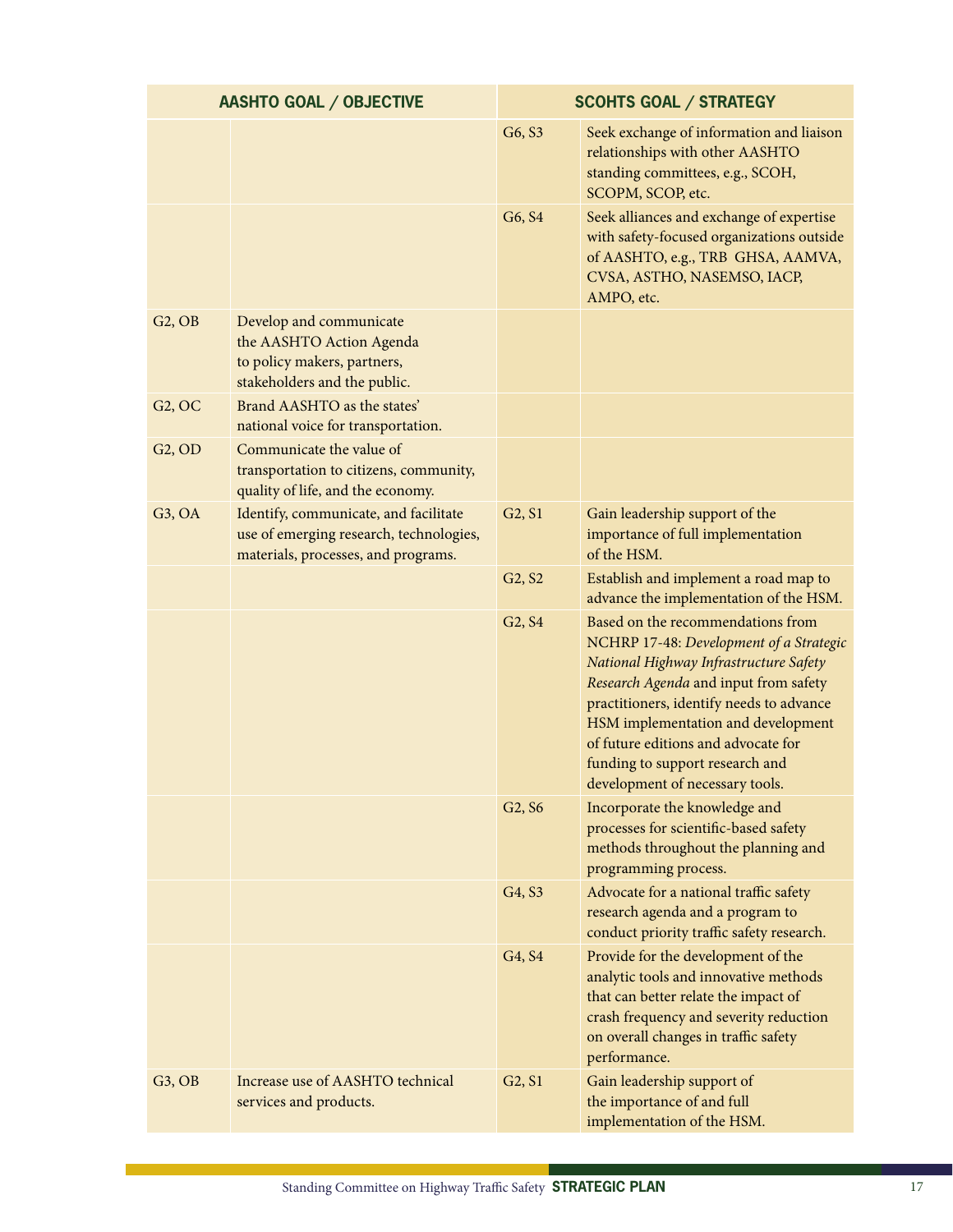| <b>AASHTO GOAL / OBJECTIVE</b>  |                                                                                                                                                    | <b>SCOHTS GOAL / STRATEGY</b>   |                                                                                                                                                                                                                       |
|---------------------------------|----------------------------------------------------------------------------------------------------------------------------------------------------|---------------------------------|-----------------------------------------------------------------------------------------------------------------------------------------------------------------------------------------------------------------------|
|                                 |                                                                                                                                                    | G <sub>2</sub> , S <sub>2</sub> | Establish and implement a road map to<br>advance the implementation of the HSM.                                                                                                                                       |
|                                 |                                                                                                                                                    | G4, S2                          | Advocate for increased support the<br>AASHTO Safe, Reliable, and Secure<br><b>Transportation Operations technical</b><br>service program.                                                                             |
|                                 |                                                                                                                                                    | G4, S4                          | Provide for the development of<br>the analytic tools and innovative<br>methods that can better relate the<br>impact of crash frequency and severity<br>reduction on overall changes in traffic<br>safety performance. |
| G3,OC                           | Maximize participation in technical<br>activities.                                                                                                 | G <sub>2</sub> , S <sub>5</sub> | Establish a strategic plan for development<br>of future editions of the HSM.                                                                                                                                          |
|                                 |                                                                                                                                                    | G4, S2                          | Advocate for increased support the<br>AASHTO Safe, Reliable, and Secure<br><b>Transportation Operations technical</b><br>service program.                                                                             |
| G3, OD                          | Expand training opportunities and the<br>array of offerings by using "webinars,"<br>video conferencing, and other<br>technologies.                 | G2, S6                          | Incorporate the knowledge and<br>processes for scientific-based safety<br>methods throughout the planning and<br>programming process.                                                                                 |
|                                 |                                                                                                                                                    | G4, S1                          | Assist in the development and promotion<br>of a Safety Center of Excellence (SCE),<br>sponsored and managed by the AASHTO<br>and GHSA organizations, for broad safety<br>community benefit.                           |
|                                 |                                                                                                                                                    | G5, S3                          | Retain, develop, and sustain qualified<br>safety professionals.                                                                                                                                                       |
| G3,OE                           | <b>Enhance the Centers of Excellence</b><br>in Environment and Finance and<br>develop Centers of Excellence in Safety,<br>Operations, and Freight. | G <sub>4</sub> , S <sub>1</sub> | Assist in the development and promotion<br>of a Safety Center of Excellence (SCE),<br>sponsored and managed by the AASHTO<br>and GHSA organizations, for broad safety<br>community benefit.                           |
| G3, OF                          | Develop technical services for climate<br>change mitigation and adaptation.                                                                        |                                 |                                                                                                                                                                                                                       |
| G <sub>4</sub> , O <sub>A</sub> | Provide training and assistance<br>to advance leadership skills and<br>performance management techniques.                                          | G1, S4                          | Assist AASHTO in the development<br>and monitoring of national performance<br>measures for fatalities and serious injuries.                                                                                           |
|                                 |                                                                                                                                                    | G1, S5                          | Assist states in establishing sustainable<br>highway safety performance measures,<br>targets and management systems.                                                                                                  |
|                                 |                                                                                                                                                    | G2, S1                          | Gain leadership support of<br>the importance of and full<br>implementation of the HSM.                                                                                                                                |

ī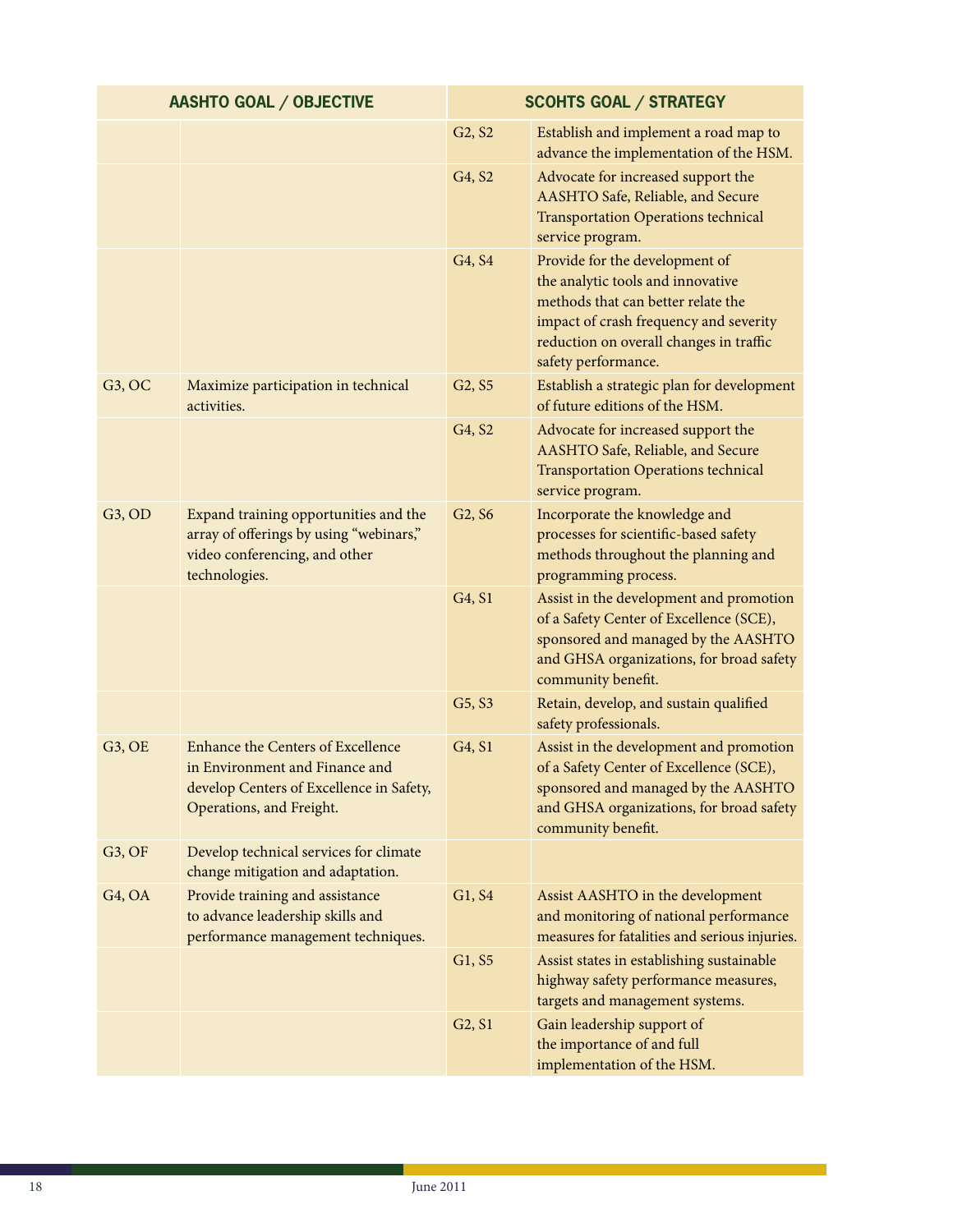| <b>AASHTO GOAL / OBJECTIVE</b>  |                                                                                                                                                                            | <b>SCOHTS GOAL / STRATEGY</b>   |                                                                                                                                       |
|---------------------------------|----------------------------------------------------------------------------------------------------------------------------------------------------------------------------|---------------------------------|---------------------------------------------------------------------------------------------------------------------------------------|
|                                 |                                                                                                                                                                            | G <sub>2</sub> , S <sub>6</sub> | Incorporate the knowledge and<br>processes for scientific-based safety<br>methods throughout the planning and<br>programming process. |
|                                 |                                                                                                                                                                            | G5, S3                          | Retain, develop, and sustain<br>qualified safety professionals.                                                                       |
| G <sub>4</sub> , O <sub>B</sub> | Provide a comprehensive framework<br>for accelerated project delivery of all<br>transportation projects.                                                                   |                                 |                                                                                                                                       |
| G4, OC                          | Assist states in addressing issues of<br>workforce recruitment, retention,<br>succession planning, core competencies<br>and professional development in<br>emerging areas. | G5, S1                          | Promote the highway safety profession<br>in local, state, regional public agencies<br>and private sectors.                            |
|                                 |                                                                                                                                                                            | G <sub>5</sub> , S <sub>2</sub> | Recruit qualified safety professionals to<br>local, state, regional public agencies, and<br>private sectors.                          |
|                                 |                                                                                                                                                                            | G5, S3                          | Retain, develop, and sustain qualified<br>safety professionals.                                                                       |
| G <sub>4</sub> , O <sub>D</sub> | Develop an environment for<br>strengthening community relationships<br>to better integrate transportation, land<br>use, and economic development.                          |                                 |                                                                                                                                       |